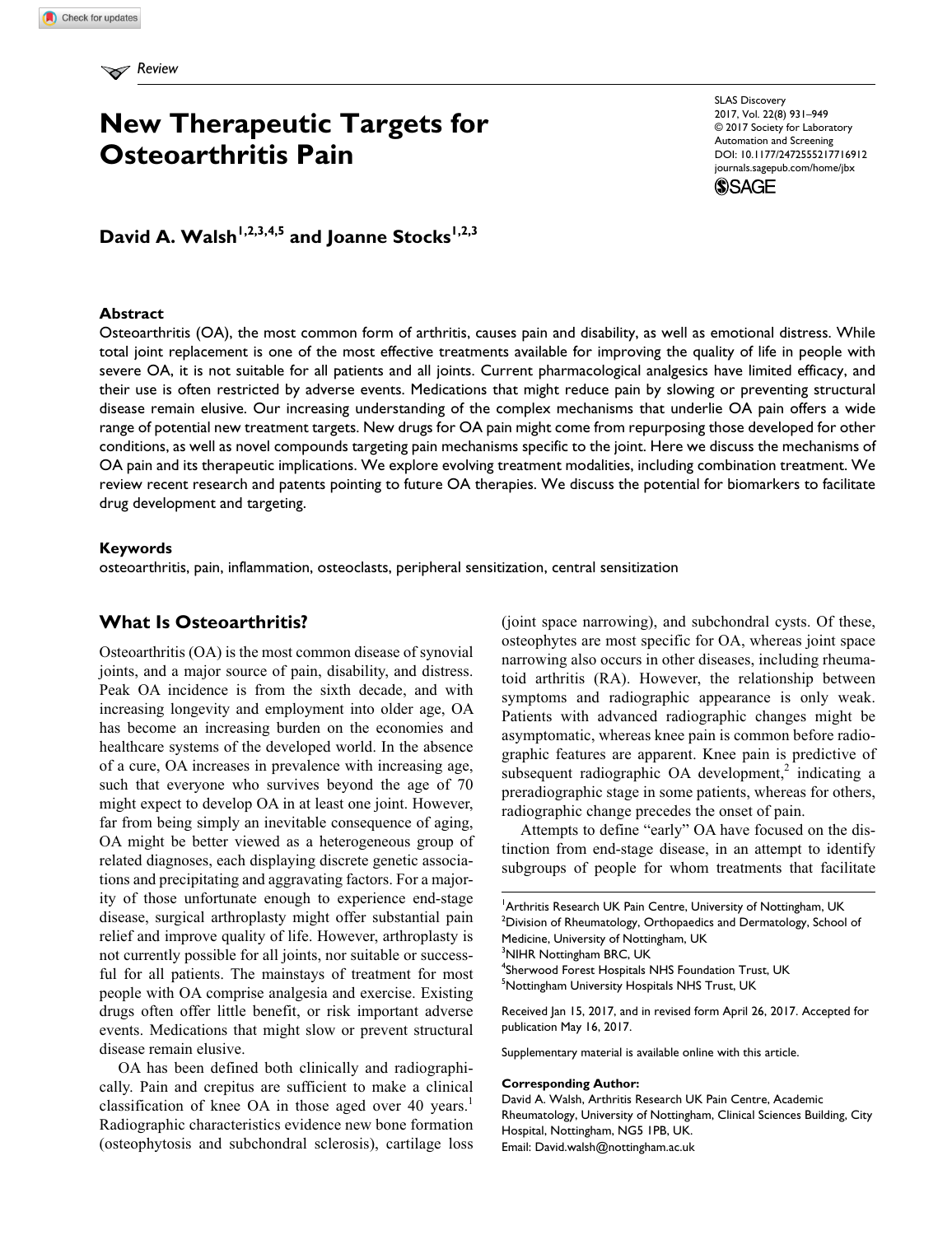joint repair might offer secondary prevention. Tissue engineering approaches, for example, might eventually reduce disease burden and need for arthroplasty. However, the boundary between early OA and normality is not as easy to define.<sup>3</sup> Histopathological features, such as cartilage fibrillation and proteoglycan loss, might be seen in young adults, for example, those with chondromalacia patellae, but need not necessarily progress to OA in later life.

OA subgroups have been traditionally defined according to joint distribution (hip, knee, spine, and generalized nodal OA) or by predisposing factors (primary or secondary to injury or other joint disease). The impact of OA differs between different anatomical sites, with OA of large weightbearing joints (hip, knee, and less often, ankle) often causing major disability, and OA of small joints of the hands impairing grip and fine manipulation.

Secondary OA offers potential for preventative treatments. RA in its early stages causes pain through immune synovitis, whereas secondary OA in later disease leads to persistent pain even after inflammation is fully suppressed. Immune modulation in early RA reduces joint damage as well as pain.<sup>4</sup> Optimal management of joint injuries focuses on the prompt relief of pain and functional restoration, and further research is required to optimize interventions that will prevent subsequent OA development. Reconstructive surgery for meniscal or cruciate ligament injuries has displayed limited capacity to retard the onset of posttraumatic OA, and current research focuses on the potential for tissue engineering approaches or medical interventions to improve long-term prognosis.<sup>5</sup>

The contribution of OA to back pain remains controversial. Structural associations of low back pain remain even more difficult to define than in knee OA, with potential origins of pain in discs, as well as facet joints and periarticular structures.<sup>6,7</sup> Radiofrequency denervation procedures designed to reduce nociceptive signals from facet joints have increasing evidence of benefit in carefully selected cases with low back pain, $\frac{7}{7}$  although radiographic facetal OA is not predictive of pain outcomes.<sup>6</sup>

# **Mechanisms of OA Pain: Therapeutic Implications**

# *Biomechanical Model of OA Pain*

Although OA has been recognized since ancient times, the mechanisms by which OA pathology causes pain have only recently been elucidated. Early perspectives viewed OA as primarily a mechanical condition of wear and tear, based on pathological cartilage loss and typical pain that is exacerbated by weight bearing and movement. Low muscle strength predicts worsening OA pain,<sup>8</sup> and muscle strengthening exercises can reduce OA pain.<sup>9</sup> This biomechanical model has led to treatments that offer relief to many, including exercise regimens, orthotics, and arthroplasty.

Pain improvement follows joint replacement surgery, although its precise mode of action remains uncertain. Arthroplasty removes diseased cartilage and subchondral bone, and reinstates a biomechanical and chemical barrier between synovial cavity and bone marrow spaces. Subchondral nerves are sectioned. By contrast, the synovium and periarticular structures remain intact or regenerate following arthroplasty. Synovitis might persist, but the foreign body reactions found postarthroplasty differ from the cellular and biochemical characteristics of the OA joint.<sup>10</sup> An unfortunate and important minority of people continue to experience significant pain after arthroplasty (estimated as 5% after total hip arthroplasty and up to 20% after knee replacement surgery), indicating either new pathological mechanisms consequent to surgery and prosthesis, or persistent OA pain mechanisms that are not resolved by arthroplasty.

#### *Structural Associations of OA Pain*

The biomechanical model led to extensive research being translated into clinical practice using imaging as a biomarker of OA. Radiographic joint space narrowing (**Fig. 1a,b**) has been more consistently associated with OA pain than has osteophytosis, and the relative contributions of new bone formation to OA pain or to articular repair remain uncertain. Treatments should aim to selectively restore or preserve structures in which pathology causes symptoms, while retaining capacity for repair. Knee joint space narrowing on plain weight-bearing radiographs, classically affecting the medial tibiofemoral compartment, is suggestive of articular cartilage thinning, but might also be caused by meniscal extrusion. Varus instability can increase lateral radiographic joint space despite significant chondropathy. Radiographs therefore provide only limited information about articular health, and associations between radiographic findings and pain tend to be weak.

Magnetic resonance imaging (MRI) has offered a more detailed assessment of the structural OA changes that might be associated with (and therefore mediate) pain (**Fig. 1c,d**). MRI permits visualization of the articular cartilage, and therefore accurate assessment of cartilage depth and focal defects. Meniscal location and tears can be evaluated. Synovitis might be indicated by synovial hypertrophy, by gadolinium enhancement by increased blood flow, or by effusion. MRI reveals lesions in subchondral bone (bone marrow lesions [BMLs]). These were originally considered to represent edema but are now recognized as heterogenous pathologies associated with fibrovascular replacement of bone marrow, microfracture, or increased bone turnover.<sup>11</sup> Vascular penetration from subchondral bone into the normally avascular noncalcified articular cartilage<sup>12</sup> and overlying cartilage defects<sup>11</sup> often accompany this subchondral pathology. Each OA structural characteristic is correlated with other morphological changes, as expected with diverse aspects of a single disease. Each is associated with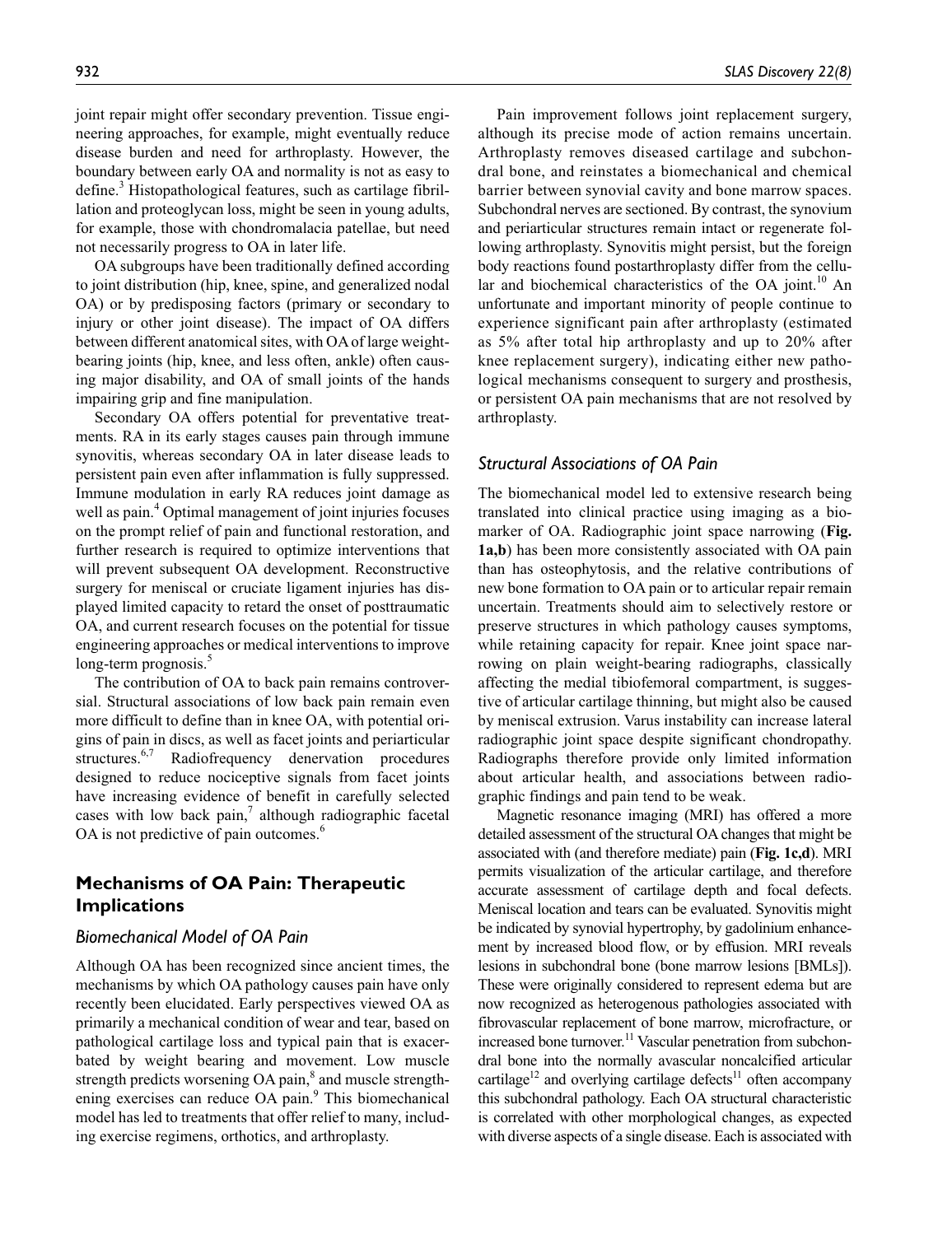

**Figure 1.** Radiographic and magnetic resonance (MR) images of the left osteoarthritic knee from a person with OA. The anterior-posterior (AP) projection radiograph (**a**) shows a narrowed medial tibiofemoral joint space (black arrow), whereas abnormalities are less apparent in the lateral view (b). In the MR images, bone marrow lesions can be seen in both (**c**) AP and (**d**) sagittal images (white arrows).  $F =$  femur;  $T =$  tibia;  $P =$  patella. Image credit:  $T$ . Kurien.

joint pain in univariate analyses, but independent associations with symptoms focus attention on cartilage integrity, synovitis, and subchondral bone as playing pivotal roles. Ultrasounddefined synovitis (**Fig. 2**) (effusion, synovial hypertrophy, and increased blood flow demonstrated by power Doppler signal) is also associated with OA pain, partly independent of radiographic change. $13$ 

# *Current Limitations of Existing Therapies*

Major limitations of existing therapies include limited efficacy, benefit for only a proportion of patients, the need for continuous treatment to maintain benefit and because of the waning effectiveness with time from treatment initiation, and potential for important adverse events. Nonsteroidal anti-inflammatory drugs (NSAIDs) can be helpful, but importantly, they increase risks of ischemic cardiovascular events and can impair renal function. Increased risk of gastrointestinal bleeding with NSAIDs requires coadministration of gastroprotective agents. Paracetamol has limited benefit and might itself be associated with gastrointestinal blood loss. $14$  Opiates also have little sustained benefit for OA pain, and are associated with important gastrointestinal and cognitive adverse events, as well as their abuse potential. Local treatments, such as topically or intra-articular drug administrations, might circumvent some of these limitations, but even topical NSAIDs or capsaicin have limited benefits, and intra-articular treatments have limited duration of benefit, raising logistic issues for repeated administration.

There are no medical disease-modifying treatments consistently proven to reduce structural OA changes, and the most effective structural modifying treatment is surgical arthroplasty, which itself is expensive and might only have an 80% success rate in relieving knee pain.<sup>15</sup> Demonstration of disease-modifying activity in OA requires expensive and protracted clinical trials with large numbers of patients, due to the relatively slow and unpredictable rates of structural progression experienced by most people with OA, and the weak association between joint structure and clinically important outcomes, such as pain.

Limitations of preclinical models have also hampered the development of new medical treatments for OA pain. Animal models and behavioral tests used for developing OA analgesics are discussed in more detail elsewhere.<sup>16</sup> Rodent models of OA pain are useful for drug development, although large animal models might better reflect some the biomechanical influences in human OA. Pain behavioral techniques are well validated in rodent models, but more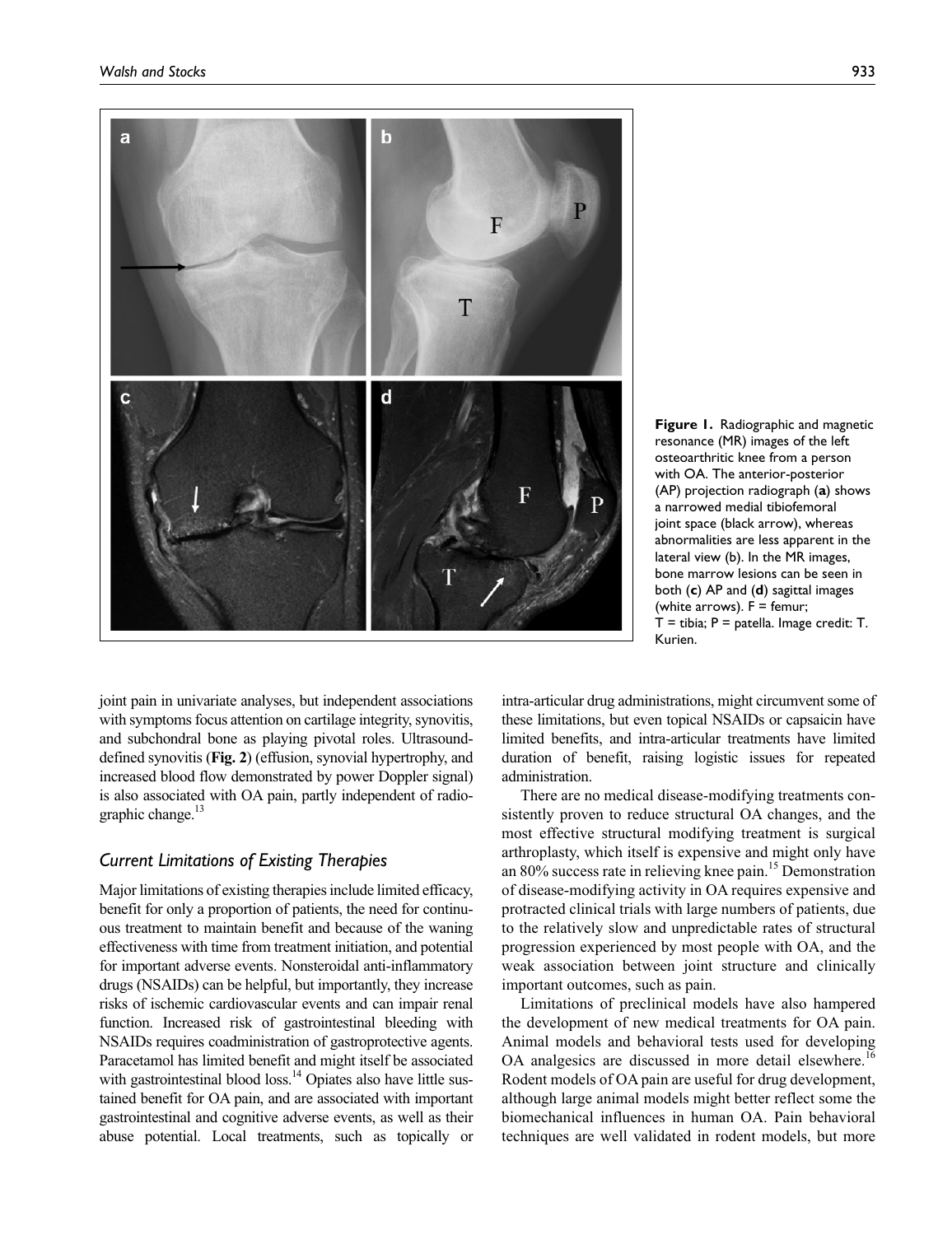

**Figure 2.** Ultrasound images of the knee of a person with OA: (**a**) synovial hypertrophy (S), (**b**) increased depth of synovial effusion (E), and (**c**) increased vascularity (V) demonstrated by power Doppler signal. Image credit: A. Sarmanova.

reproducible in rats than in mice, and more difficult in guinea pigs. OA is a disease of late maturity, and there remain concerns about the translational validity of induced OA in immature rodents. Surgical OA induction might better reflect initiating factors in at least some human OA (e.g.,

that following meniscal injury), whereas chemical induction, for example, by intra-articular injection of monoiodoacetate, provides a simpler method for rapidly developing a model of late-stage OA in rats. Different models might reflect different aspects of human OA, but there is no single model that reflects all aspects of human OA pain, and multiple models might need to be used to facilitate the generalizability of findings to human OA.

# *Modern Perspectives on OA Pain: The Quest for New Treatments*

Current mechanistic understanding of the biochemical and cellular mechanisms of OA pain has led to optimism for the development of new and better treatments. More than 500 worldwide registered patents were filed between January 2014 and June 2016 related to OA therapies and biomarkers (**Table 1**). The focus of the majority of these patents can be categorized into treating inflammation, bone and cartilage, or sensory nerves. Novel tissue engineering and cell therapies continue to aim to protect structural integrity. Additional proposed treatments include traditional Chinese medicine or dietary supplements, although these often lack clear biomedical mechanistic rationale.

# *Inflammation and OA Pain*

Synovitis in OA differs from that in RA, reflecting in OA predominantly innate rather than acquired immune responses, characterized by macrophage rather than lymphocyte infiltration.<sup>17</sup> Correspondingly, the cytokine profile from an inflamed OA joint differs from that seen in RA, although some characteristics are shared between diagnoses, albeit usually at a lower intensity in OA. OA and RA synovial fluids each contain increased concentrations of tumor necrosis factor (TNF) α and interleukin (IL)-1, as well as growth factors, including nerve growth factor (NGF), transforming growth factor (TGF)  $\beta$ , and vascular endothelial growth factor (VEGF).<sup>18</sup> Both display lipid-derived inflammatory mediators, such as E series prostaglandins.<sup>19</sup> Active RA is characterized by a systemic acute phase response, with raised erythrocyte sedimentation rate (ESR) and C-reactive protein (CRP). Acute phase response is also increased in people with OA compared with nonarthritic controls, although usually only to levels within accepted laboratory normal ranges.<sup>20</sup> Synovial fluid and serum cytokine concentrations, and serum acute phase response in OA, have each been associated with OA pain intensity (**Table 2**).20 However, intercorrelation between inflammatory biomarkers prevents definitive elucidation of which specific markers might mediate OA pain.

Oral NSAIDs have long been known to reduce OA pain, and topical application might reduce pain from some arthritic joints, for example, hands or knees. $^{21}$  Glucocorticoids by local injection have analgesic benefit in knee OA,<sup>21</sup> but effects are temporary and repeated administration risks exacerbating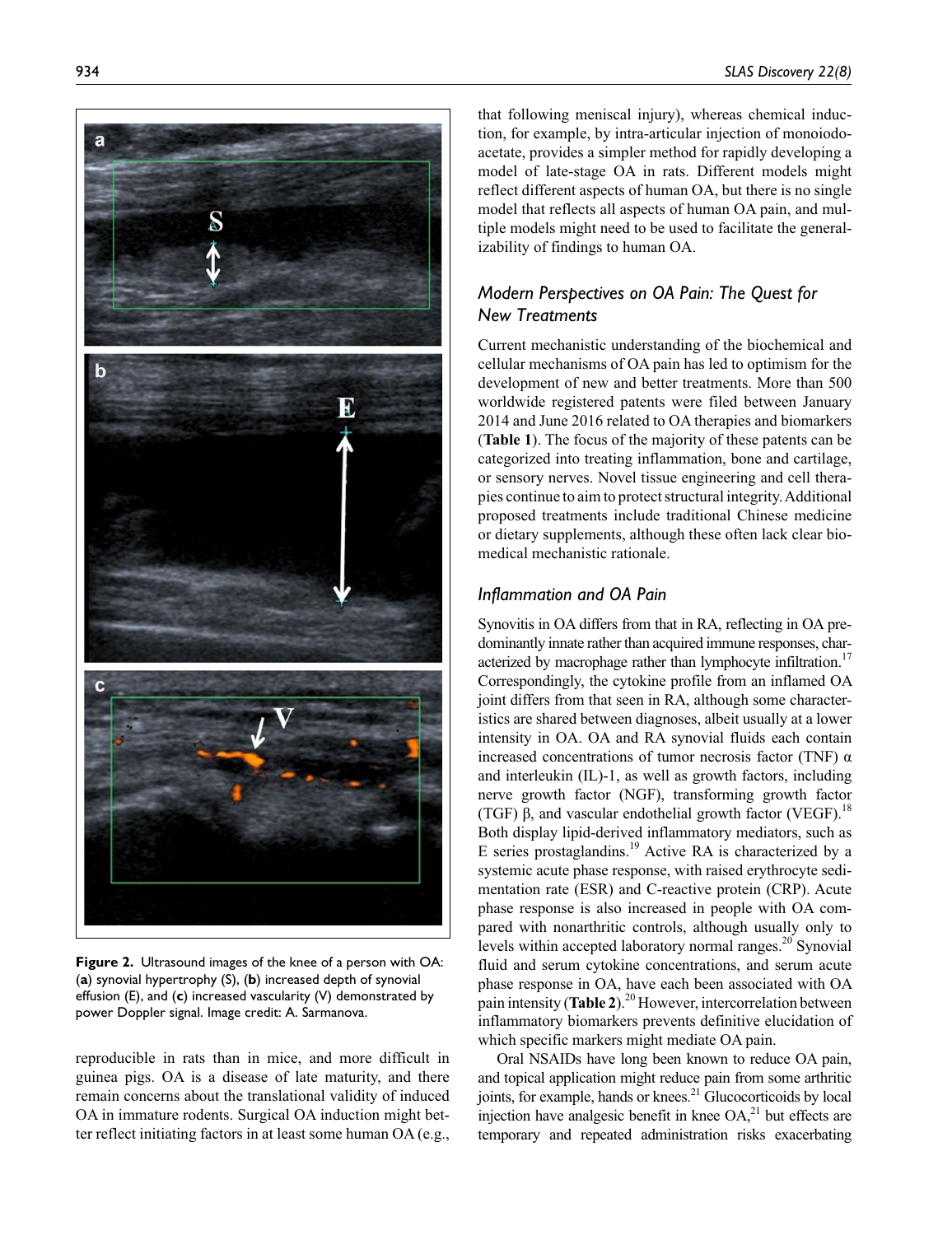| Inflammation          |                                                       | <b>Patent Publication Number</b>                                                                                                                                                                                         |
|-----------------------|-------------------------------------------------------|--------------------------------------------------------------------------------------------------------------------------------------------------------------------------------------------------------------------------|
|                       | Anti-ILI                                              | CA2931978 (A1), AU2014360704 (A1), MX2013009130 (A), MY155269 (A)                                                                                                                                                        |
|                       | IL-I-RA adenoviral vector                             | IN1682KON2014 (A), CN104245941 (A)                                                                                                                                                                                       |
|                       | Autotaxin inhibitors                                  | MX2015014298 (A)                                                                                                                                                                                                         |
|                       | <b>NSAIDs</b>                                         | CN105198747 (A)                                                                                                                                                                                                          |
|                       | PGE receptor antagonists                              | IN719CHN2014 (A)                                                                                                                                                                                                         |
|                       | <b>RGD</b> proteins                                   | IN1981DEN2012 (A), CN104530233 (A)                                                                                                                                                                                       |
|                       | <b>GM-CSF</b>                                         | JP2015143233 (A), AU2015224416 (A1)                                                                                                                                                                                      |
|                       | ICE inhibitor                                         | US2015284426 (AI)                                                                                                                                                                                                        |
|                       | Anti- $\alpha$ 9 integrin                             | IN266863 (B)                                                                                                                                                                                                             |
|                       | Lubricin                                              | US2015275118 (AI)                                                                                                                                                                                                        |
|                       | <b>PEDF</b>                                           | TW201412327 (A), TWI491407 (B), WO2014043871 (A1), CN104903344 (A)                                                                                                                                                       |
|                       | Anti-RGD antibodies                                   | CN104530233 (A)                                                                                                                                                                                                          |
|                       | IL-17 inhibitors                                      | NZ613656 (A), NZ613592 (A)                                                                                                                                                                                               |
|                       | IL-18 inhibitors                                      | WO2014023952 (A3), WO2014023952 (A2)                                                                                                                                                                                     |
|                       | IFN- $\gamma$                                         | NZ613656 (A), NZ613592 (A)                                                                                                                                                                                               |
|                       | <b>EGF</b> receptor                                   | CN104257659 (A)                                                                                                                                                                                                          |
|                       | PGE synthase-1 inhibitors                             | MX2014015350 (A), WO2015059618 (A1), JP2015172039 (A)                                                                                                                                                                    |
|                       | Anti-TIMP4                                            | WO2015116689 (AI)                                                                                                                                                                                                        |
|                       | Glucocorticoids                                       | US2015141388 (AI)                                                                                                                                                                                                        |
|                       | Antifibrotic agents                                   | WO2016044153 (AI)                                                                                                                                                                                                        |
|                       | TNF modulator                                         | AU2015221459 (AI)                                                                                                                                                                                                        |
|                       | Nalidixic acid                                        | GB2516138 (C), GB2516138 (A), GB2516138 (B)                                                                                                                                                                              |
| Bone/Cartilage        |                                                       |                                                                                                                                                                                                                          |
|                       | Calcitonin                                            | CA2928654 (AI)                                                                                                                                                                                                           |
|                       | <b>MMP</b>                                            | AU2015224468 (A1), JP2015079000 (A), US2014342983 (A1), US9260707 (B2),<br>JP2015010081 (A), CN104906081 (A)                                                                                                             |
|                       | Aggrecanase                                           | CN104940944 (A)                                                                                                                                                                                                          |
|                       | ADAMTS5                                               | US2015368188 (AI), CA2900116 (AI)                                                                                                                                                                                        |
|                       | Cathepsin B                                           | JP2015051985 (A)                                                                                                                                                                                                         |
|                       | Cathepsin D                                           | US2015361037 (A1), US2015361053 (A1), CA2898077 (A1)                                                                                                                                                                     |
|                       | <b>BMP</b>                                            | US2015306179 (A1), US2015190469 (A1)                                                                                                                                                                                     |
|                       | Doxycycline                                           | WO2015153864 (A3), WO2015153864 (A2)                                                                                                                                                                                     |
|                       | <b>FGF-18</b>                                         | WO2015124739 (AI), WO2015124735 (AI), WO2015124731 (AI),<br>WO2015097236 (A3), WO2015097236 (A2), WO2015097233 (A1),<br>US2015218637 (A1), WO2015124739 (A1), WO2015097236 (A3),<br>WO2015097236 (A2), WO2015097233 (A1) |
|                       | Strontium                                             | CN104788586 (A)                                                                                                                                                                                                          |
|                       | $TGF\beta$                                            | US2015139909 (A1), WO2016019225 (A1), US2014342983 (A1), US9260707 (B2)                                                                                                                                                  |
|                       | Chondroitin sulfate                                   | MX2015009544 (A), CN104788586 (A), US2016074429 (A1), IN9832DEN2014 (A),<br>US2015258134 (A1), AU2013265350 (A1)                                                                                                         |
| <b>Sensory Nerves</b> |                                                       |                                                                                                                                                                                                                          |
|                       | Fms, Kit, Flt3, TrkA, TrkB,<br>TrkC kinase inhibitors | TW201544506 (A), MY153951 (A), US9296726 (B2), US2015051196 (A1),<br>US2015166547 (A1), US9260437 (B2)                                                                                                                   |
|                       | TRPV1 antagonists                                     | MX2014000344 (A)                                                                                                                                                                                                         |
|                       | Trk inhibitors                                        | US2015274725 (A1)                                                                                                                                                                                                        |
|                       | <b>CGRP</b> antibodies                                | US2015259415 (AI)                                                                                                                                                                                                        |
|                       | FGF-9                                                 | CN104162148 (A)                                                                                                                                                                                                          |
|                       | T-type calcium ion channel                            | JP2015143255 (A)                                                                                                                                                                                                         |
|                       | Anti-NGF                                              | NZ608560 (A), US2015050286 (A1), US9212222 (B2), MY153781 (A), IL186403 (A),<br>US2014017235 (A1), US2014220023 (A1), US9353176 (B2)                                                                                     |

**Table 1.** Osteoarthritis and Biomarker Patents Registered between January 2014 and June 2016 Identified on [https://worldwide.](https://worldwide.espacenet.com) [espacenet.com](https://worldwide.espacenet.com) (June 2016) (further patent details can be found in the [supplementary reference table](http://journals.sagepub.com/doi/suppl/10.1177/2472555217716912)).

*(continued)*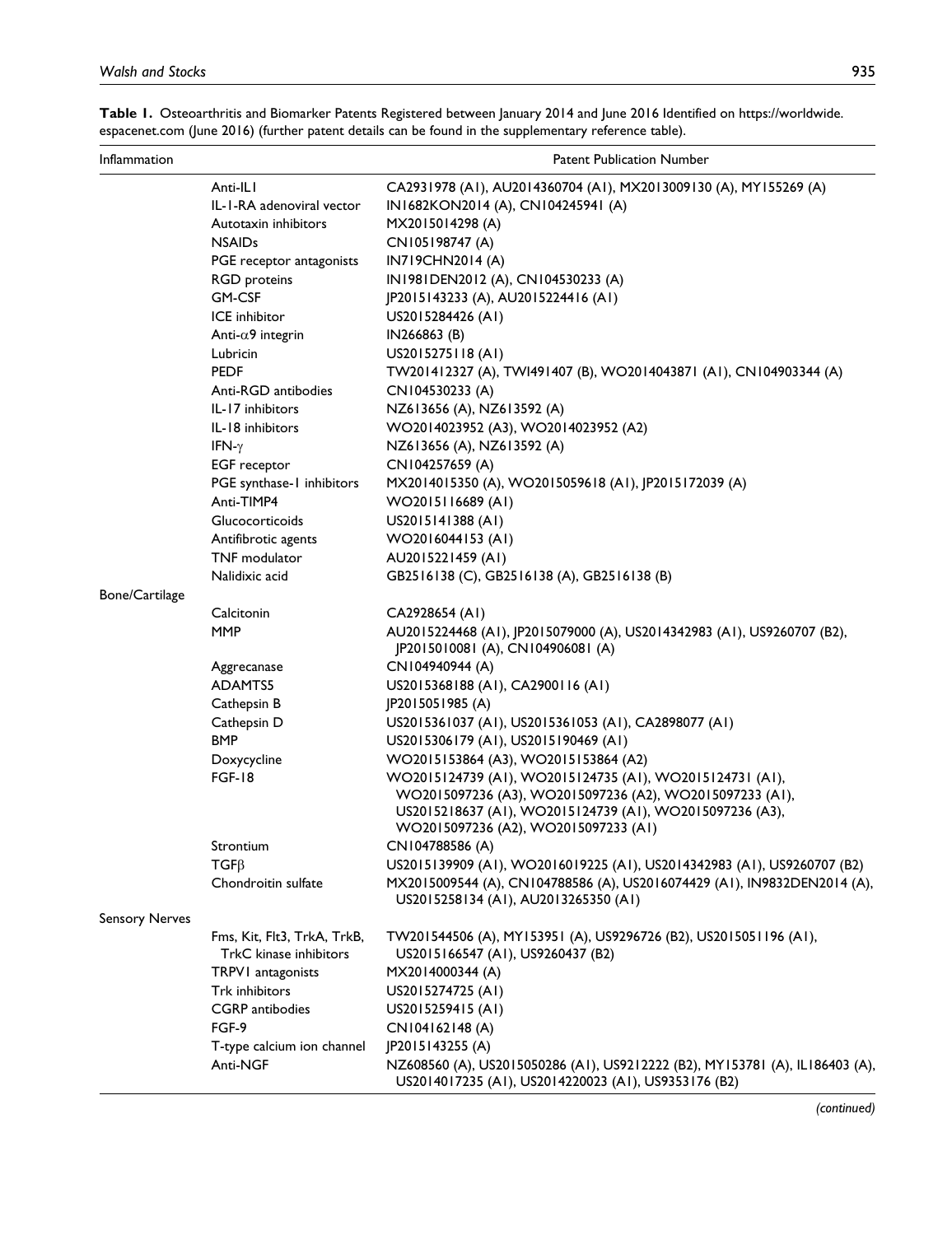**Table 1.** (continued)

| Inflammation                        |                                                                   | <b>Patent Publication Number</b>                                                                                                                                                                                                                                                                                                                                                                                                                                                                                                                                                                                                                                                                                                                                                                                                                                                                                                                                                                                                                                                                                                                                                                                                                                                                                                                                                                                                                                                                                                                                                                                                                                                                                                                                                                                                                                                                                                                                                                                                                                   |
|-------------------------------------|-------------------------------------------------------------------|--------------------------------------------------------------------------------------------------------------------------------------------------------------------------------------------------------------------------------------------------------------------------------------------------------------------------------------------------------------------------------------------------------------------------------------------------------------------------------------------------------------------------------------------------------------------------------------------------------------------------------------------------------------------------------------------------------------------------------------------------------------------------------------------------------------------------------------------------------------------------------------------------------------------------------------------------------------------------------------------------------------------------------------------------------------------------------------------------------------------------------------------------------------------------------------------------------------------------------------------------------------------------------------------------------------------------------------------------------------------------------------------------------------------------------------------------------------------------------------------------------------------------------------------------------------------------------------------------------------------------------------------------------------------------------------------------------------------------------------------------------------------------------------------------------------------------------------------------------------------------------------------------------------------------------------------------------------------------------------------------------------------------------------------------------------------|
|                                     | AMPA/KA glutamate<br>receptor antagonists                         | EP3016636 (A1)                                                                                                                                                                                                                                                                                                                                                                                                                                                                                                                                                                                                                                                                                                                                                                                                                                                                                                                                                                                                                                                                                                                                                                                                                                                                                                                                                                                                                                                                                                                                                                                                                                                                                                                                                                                                                                                                                                                                                                                                                                                     |
|                                     | H3 receptor antagonist                                            | US2016089378 (AI)                                                                                                                                                                                                                                                                                                                                                                                                                                                                                                                                                                                                                                                                                                                                                                                                                                                                                                                                                                                                                                                                                                                                                                                                                                                                                                                                                                                                                                                                                                                                                                                                                                                                                                                                                                                                                                                                                                                                                                                                                                                  |
|                                     | Capsaicinoids                                                     | PT1605956 (E)                                                                                                                                                                                                                                                                                                                                                                                                                                                                                                                                                                                                                                                                                                                                                                                                                                                                                                                                                                                                                                                                                                                                                                                                                                                                                                                                                                                                                                                                                                                                                                                                                                                                                                                                                                                                                                                                                                                                                                                                                                                      |
|                                     | Botulinum toxin                                                   | KR20160002207 (A), US2016074485 (A1)                                                                                                                                                                                                                                                                                                                                                                                                                                                                                                                                                                                                                                                                                                                                                                                                                                                                                                                                                                                                                                                                                                                                                                                                                                                                                                                                                                                                                                                                                                                                                                                                                                                                                                                                                                                                                                                                                                                                                                                                                               |
|                                     | Clostridial derivative                                            | US2015086531 (AT)                                                                                                                                                                                                                                                                                                                                                                                                                                                                                                                                                                                                                                                                                                                                                                                                                                                                                                                                                                                                                                                                                                                                                                                                                                                                                                                                                                                                                                                                                                                                                                                                                                                                                                                                                                                                                                                                                                                                                                                                                                                  |
| Dietary<br>supplements              | Fish oil/cartilage                                                | US2015306132 (A1), US2015231089 (A1), SG11201500211P (A), EP2902033 (A1),<br>US2014011888 (AI)                                                                                                                                                                                                                                                                                                                                                                                                                                                                                                                                                                                                                                                                                                                                                                                                                                                                                                                                                                                                                                                                                                                                                                                                                                                                                                                                                                                                                                                                                                                                                                                                                                                                                                                                                                                                                                                                                                                                                                     |
|                                     | Niacin                                                            | US9193708 (B2), US2015099787 (A1)                                                                                                                                                                                                                                                                                                                                                                                                                                                                                                                                                                                                                                                                                                                                                                                                                                                                                                                                                                                                                                                                                                                                                                                                                                                                                                                                                                                                                                                                                                                                                                                                                                                                                                                                                                                                                                                                                                                                                                                                                                  |
|                                     | Ginger                                                            | JP2015198661 (A)                                                                                                                                                                                                                                                                                                                                                                                                                                                                                                                                                                                                                                                                                                                                                                                                                                                                                                                                                                                                                                                                                                                                                                                                                                                                                                                                                                                                                                                                                                                                                                                                                                                                                                                                                                                                                                                                                                                                                                                                                                                   |
|                                     | Curcumin/Vit K2<br>combinations                                   | MX2015002013 (A)                                                                                                                                                                                                                                                                                                                                                                                                                                                                                                                                                                                                                                                                                                                                                                                                                                                                                                                                                                                                                                                                                                                                                                                                                                                                                                                                                                                                                                                                                                                                                                                                                                                                                                                                                                                                                                                                                                                                                                                                                                                   |
|                                     | Tocotrienol                                                       | KR20150130749 (A)                                                                                                                                                                                                                                                                                                                                                                                                                                                                                                                                                                                                                                                                                                                                                                                                                                                                                                                                                                                                                                                                                                                                                                                                                                                                                                                                                                                                                                                                                                                                                                                                                                                                                                                                                                                                                                                                                                                                                                                                                                                  |
| Traditional<br>Chinese<br>medicines |                                                                   | CN105267693 (A), CN105250392 (A), CN104383301 (A), CN104398803 (A),<br>CN105343670 (A), CN105327144 (A), CN105233041 (A), CN105343700 (A),<br>CN105012614 (A), CN104740120 (A), CN104225449 (A), CN104173511 (A),<br>CN104225112 (A), CN104173667 (A), CN104225100 (A), CN104398710 (A),<br>CN104523947 (A), CN105326928 (A), CN104524229 (A), CN104689176 (A),<br>CN104306606 (A), CN104873673 (A), CN104352633 (A), CN105012531 (A),<br>CN104474110 (A), CN104474110 (A), CN104547091 (A), CN104288673 (A),<br>CN104721462 (A), CN105079721 (A), CN104667093 (A), CN104435314 (A),<br>CN104324096 (A), CN104586942 (A), CN104324108 (A), CN105168711 (A),<br>CN105192788 (A), CN104587059 (A), CN105079253 (A), CN104800823 (A),<br>CN104547088 (A), CN105311490 (A), CN104324097 (A), CN104127856 (A),<br>CN104127455 (A), CN104116976 (A), CN103520282 (A), CN103520282 (B),<br>CN104606409 (A), CN104800267 (A), CN105169054 (A), CN105106466 (A),<br>JP2015007037 (A), CN105012594 (A), CN104983920 (A), CN104922322 (A),<br>CN104887965 (A), CN104666465 (A), CN104958520 (A), CN104606383 (A),<br>CN104288410 (A), CN105148179 (A), CN104306647 (A), CN104666490 (A),<br>CN105250392 (A), CN104510792 (A), CN104606411 (A), CN104587273 (A),<br>CN104721366 (A), CN104784270 (A), CN104353064 (A), CN104983909 (A),<br>CN104983908 (A), CN104983907 (A), CN105031029 (A), CN104645164 (A),<br>CN104740568 (A), CN104815097 (A), CN104906325 (A), CN104352741 (A),<br>CN104887869 (A), CN104706759 (A), CN104800673 (A), CN104523894 (A),<br>CN105288016 (A), CN104873631 (A), CN104324322 (A), CN104984310 (A),<br>CN104138455 (A), CN103536777 (B), CN103536777 (A), CN104116915 (A),<br>CN103520654 (A), CN103520654 (B), CN104606585 (A), CN104873818 (A),<br>CN104208587 (A), CN105194006 (A), CN103536755 (B), CN103536755 (A),<br>CN104645056 (A), CN104306756 (A), CN104940319 (A), CN105106339 (A),<br>CN104721644 (A), CN104540513 (A), CN104800802 (A), CN104548014 (A),<br>CN104983825 (A), IN428CHN2014 (A), CN104922183 (A), CN104491485 (A), |
| Tissue<br>engineering/              |                                                                   | CN105147749 (A)<br>WO2015124735 (A1), AU2014211790 (A1), IN2045MU2013 (A), CN104707140<br>(A), CN104706675 (A), CN105106238 (A), US2016000830 (A1)                                                                                                                                                                                                                                                                                                                                                                                                                                                                                                                                                                                                                                                                                                                                                                                                                                                                                                                                                                                                                                                                                                                                                                                                                                                                                                                                                                                                                                                                                                                                                                                                                                                                                                                                                                                                                                                                                                                 |
| cell therapies<br>Combinations      | Hyluronic acid/piroxicam                                          | US2016106774 (A1)                                                                                                                                                                                                                                                                                                                                                                                                                                                                                                                                                                                                                                                                                                                                                                                                                                                                                                                                                                                                                                                                                                                                                                                                                                                                                                                                                                                                                                                                                                                                                                                                                                                                                                                                                                                                                                                                                                                                                                                                                                                  |
|                                     | composition<br>Corticosteroid/<br>zoledronate<br>coadministration | KR20150125001 (A), US2015031649 (A1), CN105324113 (A)                                                                                                                                                                                                                                                                                                                                                                                                                                                                                                                                                                                                                                                                                                                                                                                                                                                                                                                                                                                                                                                                                                                                                                                                                                                                                                                                                                                                                                                                                                                                                                                                                                                                                                                                                                                                                                                                                                                                                                                                              |
| Miscellaneous                       |                                                                   |                                                                                                                                                                                                                                                                                                                                                                                                                                                                                                                                                                                                                                                                                                                                                                                                                                                                                                                                                                                                                                                                                                                                                                                                                                                                                                                                                                                                                                                                                                                                                                                                                                                                                                                                                                                                                                                                                                                                                                                                                                                                    |
|                                     | LNc RNA H19                                                       | CN105194690 (A)                                                                                                                                                                                                                                                                                                                                                                                                                                                                                                                                                                                                                                                                                                                                                                                                                                                                                                                                                                                                                                                                                                                                                                                                                                                                                                                                                                                                                                                                                                                                                                                                                                                                                                                                                                                                                                                                                                                                                                                                                                                    |
|                                     | TMCO3                                                             | CN105194674 (A)                                                                                                                                                                                                                                                                                                                                                                                                                                                                                                                                                                                                                                                                                                                                                                                                                                                                                                                                                                                                                                                                                                                                                                                                                                                                                                                                                                                                                                                                                                                                                                                                                                                                                                                                                                                                                                                                                                                                                                                                                                                    |
|                                     | Anti-Fas antibody<br>IKI channel activator                        | CN105169389 (A)<br>TW201536775 (A)                                                                                                                                                                                                                                                                                                                                                                                                                                                                                                                                                                                                                                                                                                                                                                                                                                                                                                                                                                                                                                                                                                                                                                                                                                                                                                                                                                                                                                                                                                                                                                                                                                                                                                                                                                                                                                                                                                                                                                                                                                 |

*(continued)*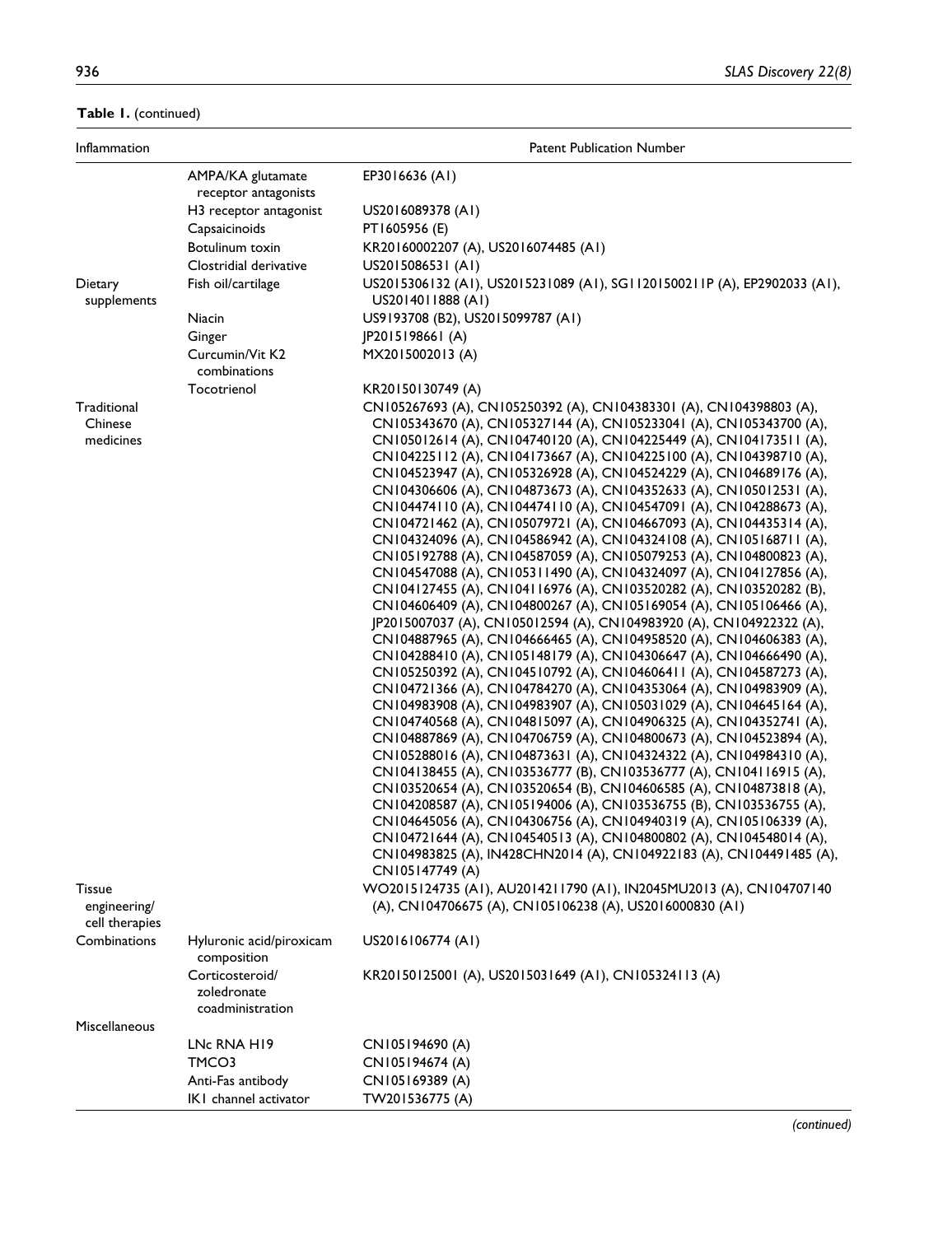#### **Table 1.** (continued)

| Inflammation | <b>Patent Publication Number</b> |                                                                                                                            |  |
|--------------|----------------------------------|----------------------------------------------------------------------------------------------------------------------------|--|
|              | Vit A/RARB agonist               | US2015352070 (AI)                                                                                                          |  |
|              | Coumarin derivative              | US9365533 (B2), US2015232440 (A1), JP2015193610 (A)                                                                        |  |
|              | Amylin peptides                  | TN2013000491 (AI)                                                                                                          |  |
|              | Platelet-rich plasma             | AU2014245854 (A1), WO2015003623 (A1), CN104707141 (A), US2016051701<br>(A1), CN104958320 (A), WO2015085957 (A1)            |  |
|              | Myostatin                        | MX2015002894 (A)                                                                                                           |  |
|              | <b>CRAC</b> channel modulators   | NZ609572 (A)                                                                                                               |  |
|              | CDK9 inhibitors                  | US2015105423 (AI)                                                                                                          |  |
|              | Anemonin                         | CN104337804 (A)                                                                                                            |  |
|              | CCDC59 agonist                   | CN105219877 (A)                                                                                                            |  |
|              | Arginine/citrulline              | EP3010496 (A1)                                                                                                             |  |
|              | Indazole/indole/imidazole        | IN2646CHN2014 (A), NZ610699 (A), CN105120862 (A), US9199991 (B2),<br>US2015152105 (A1), CN105037355 (A), TN2013000434 (A1) |  |
|              | microRNA 101                     | CN104083761 (A)                                                                                                            |  |
|              | Zinc-ZIP8-MTFI                   | US2015323528 (AI)                                                                                                          |  |
|              | TSPAN 15                         | CN105349644 (A)                                                                                                            |  |

ADAMTS5, a disintegrin and metalloproteinase with thrombospondin motifs 5; AMPA/KA, Ampa kainate subtype of the glutamate receptor; BMP, bone morphogenetic protein; CCDC, coiled-coil domain containing; CDK, cyclin-dependent kinase; CGRP, calcitonin gene-related peptide; CRAC, calciumrelease activated calcium; EGF, epidermal growth factor; Fas, tumor necrosis factor receptor superfamily, member 6; FGF, fibroblast growth factor; Flt3, Fms-related Tyrosine Kinase 3; Fms, feline McDonough sarcoma; GM-CSF, granulocyte-macrophage colony-stimulating factor; ICE, interleukin-1β converting enzyme; IFN, interferon; IK 1, inward rectifier current; IL, interleukin; IL-1-RA= interleukin 1 receptor antagonist; Kit, stem cell factor receptor; LNc RNA, long noncoding RNA; MMP, matrix metalloproteinases; MTF1, metalregulatory transcription factor-1; NGF, nerve growth factor; NSAID, nonsteroidal anti-inflammatory; PEDF, pigment epithelium-derived factor; PGE, prostaglandin E; RARB, retinoic acid receptor beta; RGD, Arg-Gly-Asp; TIMP, tissue inhibitor of metalloproteinases; TMCO3, transmembrane and coiled-coil domains 3; TNF, tumor necrosis factor; Trk, tropomyosin receptor kinase; TSPAN, tetraspanin; TPV1, transient receptor potential cation channel subfamily V member 1.

#### **Table 2.** Biomarkers of OA Pain, 2014–2016.

| Blood                                                                                                                                                          | Synovial Fluid                                                                                                                                  |
|----------------------------------------------------------------------------------------------------------------------------------------------------------------|-------------------------------------------------------------------------------------------------------------------------------------------------|
| <i><u><b>Increased</b></u></i><br>$2-AG^{139}$<br>Autotaxin <sup>140</sup><br>BDNF <sup>142</sup><br>CBIR/CB2R (PBL expression) <sup>139</sup><br>$CDI4^{143}$ | <b>Increased</b><br>Autotaxin <sup>140</sup><br>CCL2 <sup>141</sup><br>$CDI4^{143}$<br>CGRP <sup>144</sup><br>CX3CLI/fractalkine <sup>145</sup> |
| $CGRP^{144}$<br>COMP <sup>148</sup><br>CX3CLI/fractalkine 145<br>$HMGB-I149$<br>$sHA$ <sup>148</sup>                                                           | YKL-40 <sup>146,147</sup><br>Decreased<br>$IL-I7150$<br>sTNFRI, sTNFR2 <sup>136</sup>                                                           |

2-AG, 2-arachidonoylglycerol; BDNF, brain-derived neurotrophic factor; CB1R/CB2R, cannabinoid receptors 1 and 2; PBL, peripheral blood leukocyte; CCL, C-C motif chemokine ligand; CD14, cluster of differentiation 14; CGRP, calcitonin gene-related peptide; COMP, cartilage oligomeric matrix protein; CX3CL1, fractalkine; HMGB, highmobility group box; IL, interleukin sHA, serum hyaluronic acid; sTNFR, soluble tumor necrosis factor receptor; YKL-40, chitinase-3-like protein 1 (CHI3L1).

structural damage, for example, through avascular necrosis. Systemic corticosteroids have not shown consistent benefit in  $OA<sub>1</sub><sup>22</sup>$  and are largely precluded by adverse events with longterm use. Other drugs known to have anti-inflammatory disease-modifying activity in RA (hydroxychloroquine or methotrexate) offer some promise in OA, and the results of ongoing randomized controlled trials (RCTs) are eagerly awaited.<sup>23–26</sup> TNF $\alpha$  is produced by synovium both in RA and in OA, and antibodies that block  $TNF\alpha$  activity substantially reduce pain from active  $RA<sup>27</sup>$  However, benefits have been inconsistent from TNF $\alpha$  blockade in OA,<sup>28–30</sup> whether administered systemically or by intra-articular injection, and other inflammatory mediators might predominate in OA.

Recent research has further explored the potential of inflammation-related biomarkers to predict OA pain, including soluble CD14 and hyaluronic acid (**Table 2**). Furthermore, inflammatory mediators are subject to intensive investigation as possible therapeutic targets that might both reduce pain and reduce inflammatory drive to joint damage (**Table 1**). Recently patented agents have targeted IL-1, -17, or -18, and TNFα, as well as trying to improve targeting of more traditional OA treatment targets, such as prostaglandins and corticosteroid pathways.

#### *Osteochondral Change and OA Pain*

Subchondral bone is attracting increasing attention as a potential treatment target for OA pain. MRI-defined BMLs are associated with pain in cross-sectional and prospective studies. BMLs represent regions of increased metabolic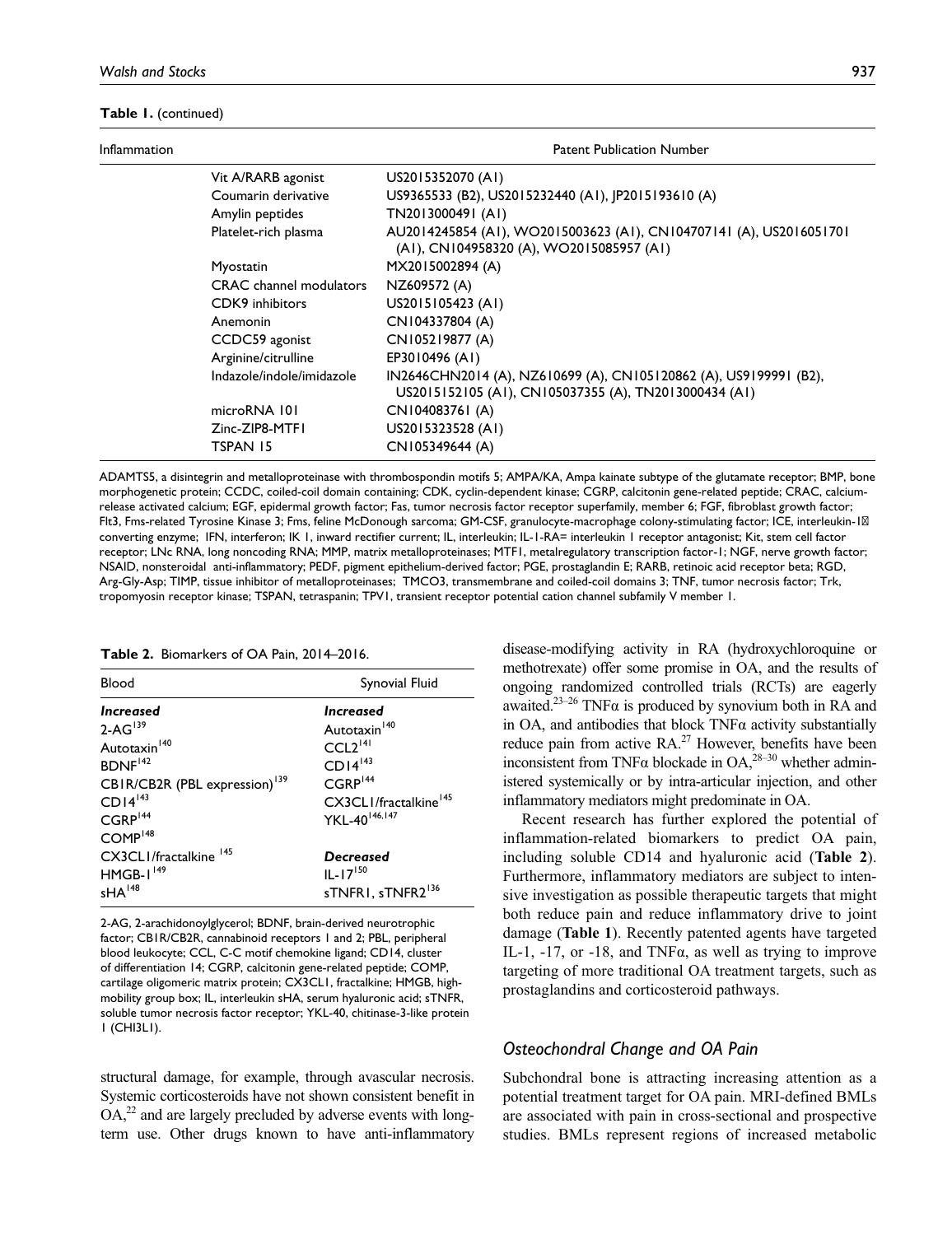activity and increased bone turnover, $31$  and correspondingly, OA is associated with increased osteoclast activity within subchondral bone, both in man<sup>32</sup> and in animal models.<sup>33</sup> A range of osteoclast inhibitors have demonstrated analgesic efficacy in preclinical studies, including bisphosphonates,  $34$  osteoprotegerin,  $33$  and cathepsin K inhibitors.<sup>35</sup> Preliminary evidence from randomized clinical trials, which often focused on possible structural diseasemodifying activity, suggest analgesic efficacy.  $36-38$  Efficacy in unstratified cases with large joint OA was inconsistent, but based on the assumption that osteoclast inhibition should only be effective in the subgroup of people with OA who had increased bone turnover, Laslett et al. reported an RCT of zoledronate in people with knee OA and current BMLs on MRI scans at recruitment.<sup>36</sup> A single infusion of zoledronate was followed by significant pain reduction at the primary end point of 6 months. Another RCT, using neridronate, further suggests similar analgesic activity,  $37$  and a definitive trial of zoledronate is due to be completed in 2017. Strontium, which has mixed anabolic and anticatabolic activity on bone, also reduced  $BMLs<sup>39</sup>$  and showed pain-reducing effects in human OA,<sup>40</sup> although potential cardiovascular events might limit implementation of these findings into clinical practice.

Recent patents aiming to develop novel bone-targeted treatments might also realize the potential to reduce symptoms, while avoiding the need for prolonged and expensive clinical trials aiming to modify structural progression (**Table 1**). Many of these agents, such as strontium, might also have structural effects mediated through chondrocyte function.

#### *Mechanotransduction*

OA pain is characteristically both intermittent and constant.<sup>41</sup> Intermittent and constant pain reflect discrete domains, as determined by Rasch analysis of questionnaire  $data<sub>1</sub><sup>42</sup>$  and therefore are likely to be underpinned by discrete mechanisms. Intermittent OA pain is characteristically mechanically transduced, for example, on weight bearing or during walking, and mediated by fast-conducting myelinated nerve fibers. Precise molecular pathways of nociceptive mechanotransduction are incompletely understood, but likely involve ion channels, such as TRPA1,<sup>43</sup> short transient receptor potential channel 3 (TRPC3), $44$  piezo 2, $45$ and others.46 Mechanotransduction also requires interaction between nerves and ancillary cells.<sup>46</sup> Inhibiting mechanotransduction as a means of reducing OA pain is an attractive proposition, commonly exploited by nonpharmacological interventions that redistribute mechanical stresses across the joint, for example, through orthoses<sup>47</sup> or by surgical osteotomy.48 Pharmacological manipulation of mechanotransduction has presented more challenges to date. Mechanotransduction is also important for hearing and blood pressure control, and genetic deletion of  $TRPC3<sup>44</sup>$  or acid-sensing ion channel 2  $(ASIC2)^{49}$  mechanotransducing molecules results in hearing-impaired or hypertensive phenotypes, respectively. Identifying molecules with a specificity for nociceptive mechanotransduction, however, remains a desirable objective for pharmaceutical development.

# *Peripheral Nervous System*

Nociceptive transmission, in either peripheral or central nerves, offers another potential target for treating OA pain. Intra-articular lignocaine injection can produce temporary analgesia, $50$  presumably in part through nonselective sodium channel blockade (although also through placebo  $effects<sup>51</sup>$ ). Sodium channel subtypes involved in nociceptive pain include Nav1.7, and antagonists of Nav1.7 have displayed analgesic efficacy in preclinical models.<sup>52</sup> Clinical development of Nav1.7 inhibitors has, however, been limited by adverse events, including arrhythmia, seizures, and sedation, probably in part through cross-reactivity with other sodium channel subtypes (e.g., Nav1.6). Greater selectivity for Nav1.7, and peripherally restricted antagonists that less easily cross the blood–brain barrier are entering clinical development for neuropathic pain.

The clinical relevance of peripheral sensitization to OA pain has been confirmed by the analgesic efficacy of three different NGF-blocking antibodies (tanezumab, fulranumab, and fasinumab) in people with  $OA<sub>53</sub>$  and additional NGF-blocking antibodies are poised to enter clinical development.<sup>54</sup> NGF pathways and neurotrophin receptors, such as tropomyosin receptor kinase (Trk) A, represent a high proportion of recent patents for novel OA treatments (**Table 1**). Analgesia with NGF-blocking antibodies has been substantial (effects above placebo greater than observed with NSAIDs) and sustained during repeated administration over months. Efficacy has been demonstrated in knee<sup>54</sup> and hip  $OA<sup>53</sup>$  and also in low back pain,<sup>55</sup> a condition notoriously resistant to analgesic medications in RCTs and clinical practice. Other approaches to NGF pathway inhibition have focused on small molecular inhibitors of TrkA kinase. Development has been frustrated by lack of specificity for TrkA over other kinase receptors, but recent small-molecule allosteric TrkA inhibitors have been described with >100-fold selectivity for TrkA over TrkB and TrkC, and even greater specificity over other tyrosine kinase receptors. Preclinical data suggest that nonselective or selective TrkA inhibition can reproduce the analgesic effects of NGF-blocking antibodies<sup>56</sup> (compare efficacy with data in Xu et al.<sup>57</sup>).

The precise molecular and cellular mechanisms by which peripheral sensitization contributes to OA pain remain unclear, raising the possibility that specific molecular targets other than TrkA might also generate effective analgesic agents. TrkA is coexpressed with transient receptor potential cation channel subfamily V member 1 (TRPV1) and calcitonin gene-related peptide (CGRP), on sensory nerves that also express CGRP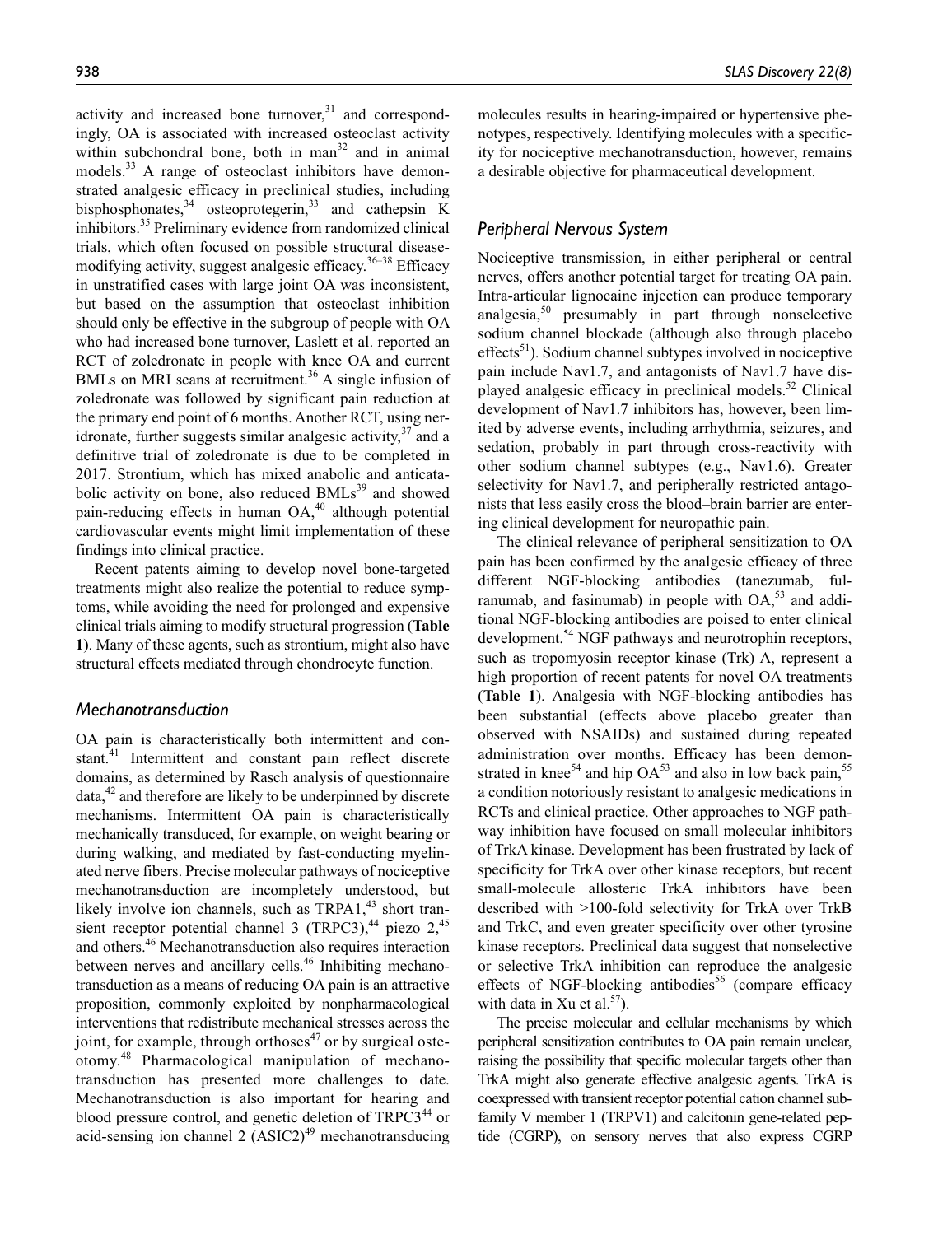receptors. NGF induces phosphorylation, increased expression, and thereby increased activity of TRPV1.<sup>58</sup> Small-molecule TRPV1 inhibitors did not display OA analgesic activity in RCTs, although adverse reactions, both on target (e.g., hyperthermia) and possibly off target (e.g., hepatotoxicity), might have precluded the use of doses adequate for clinically important pain relief. Further, TRPV1 inhibitors that are selective for sensory nerve function rather than thermoregulation continue in development. NGF also increases CGRP expression, which itself contributes to peripheral sensitization in rat OA models.<sup>59</sup> Small-molecule CGRP receptor antagonists were similarly limited by liver toxicity, but more recently, CGRP-blocking antibodies have demonstrated efficacy in RCTs as prophylactic agents against migraine, $60$  although an RCT of one CGRP-blocking antibody in people with OA pain was disappointingly negative.

# *Central Nervous System*

People with OA frequently display evidence of central sensitization: augmented central nociceptor activity in response to normal primary afferent inputs. Increased temporal summation (augmented pain intensity felt on repeated application of an equal-intensity stimulus), increased intensity and distribution of secondary hyperalgesia around a focus of primary insult, and augmented receptive fields and amplitude of flexor withdrawal reflexes each suggest spinal sensitization by analogy with similar phenomena observed in experimental animals.<sup>61</sup> Spinal sensitization is partly mediated by *N*-methyl-p-aspartic acid (NMDA) receptor activa- $\mu$ <sub>1</sub><sup>62</sup> but pharmacological NMDA receptor blockade, for example, with ketamine, is associated with adverse events that have precluded clinical application in OA.

OA pain phenotypes are in part dependent on the integrity of central inhibitory and facilitatory pathways originating above the spinal cord. People with OA frequently display impaired conditioned pain modulation (CPM), whereby a second painful stimulus fails to suppress pain intensity elicited by a test stimulus. Blunting of CPM might reflect impaired descending inhibition and/or increased descending facilitation. Descending control is, in part, mediated by sero- $\text{to}^{\text{63}}$  and dopaminergic<sup>64</sup> pathways, and serotonin/noradrenaline reuptake inhibitors are most likely to display analgesic benefit for neuropathic pain in those with impaired CPM.65 Pregabalin, despite demonstrating benefit in other centrally mediated pain states, such as fibromyalgia, $66$  displayed an absence of analgesic benefit in one RCT of people with hip or knee  $OA<sup>67</sup>$ . This might indicate that central pain augmentation is a major contributor to OA pain in only a minority of patients. Duloxetine, a selective serotonin/norepinephrine reuptake inhibitor (SSNRI), displayed significant analgesic activity in people with  $OA<sub>0</sub><sup>68</sup>$  although overall effect sizes were small compared with placebo, again possibly reflecting response heterogeneity between individuals. Placebo analgesia might also offer the potential to activate endogenous analgesic pathways through psychological (e.g.,

cognitive) mechanisms. Indeed, placebo analgesic effect sizes exceed pharmacological effects in RCTs of most analgesic agents tested in OA.69 If duloxetine and pregabalin share analgesic mechanisms with placebo, comparisons against placebos in RCTs might underestimate their full clinical potential.

OA pain is both a sensory and emotional experience, and negative affect, reflecting an overlapping construct of anxiety and depression, is strongly associated with musculoskeletal pain. $\frac{70}{10}$  Indeed, brain functional and connectivity signatures of OA pain are localized to brain structures, such as the periaqueductal grey and anterior cingulate cortex, $\frac{1}{10}$ regions known to be involved in mood disturbance.<sup>72,73</sup> Negative affect is associated with impaired CPM<sup>74-76</sup> and reduced (more sensitive) pressure pain detection thresholds, $\frac{7}{7}$  in people with or without OA.

Modulation of anxiety or low mood, either pharmacologically or through cognitive behavioral therapy, has the potential to improve not only the emotional component of OA pain, but also the alterations in central pain modulation that can augment its sensory component. $65,78$  However, not all antidepressant or anxiolytic classes have demonstrated analgesic efficacy in OA. Early research suggested that depression in people without chronic pain might be associated with higher (less sensitive) pain thresholds, $\frac{79}{3}$  but interactions between negative affect and chronic pain and a primary drive to pain sensitization from anxiety or depression remain to be fully elucidated. Strong associations between catastrophizing, $80$  or fear avoidance beliefs, $81$  and current or future joint pain<sup>80</sup> might suggest a primary association with anxiety rather than depression.

Ongoing nociceptive barrage is believed to facilitate and maintain central sensitization, although systemic or chemical factors might also contribute.<sup>82</sup> Several analgesic strategies have been found to reduce evidence of central sensitization, most notably joint replacement surgery. Widespread reductions in pressure pain detection thresh $olds^{83}$  and impaired CPM,  $83,84$  prominent in people with knee or hip OA, can each normalize after successful joint replacement surgery. However, associations between these clinical correlates of central sensitization and pain are, in part, genetically determined,<sup>63,85,86</sup> and might therefore precede OA onset, indicating that nociceptive input is only one of several factors leading to central pain augmentation. Furthermore, an important minority of people continue to experience pain after arthroplasty (estimated at up to 20% after knee arthroplasty and 5% after hip arthroplasty) and continue to display evidence of central sensitization, $87 \text{ sug-}$ gesting that once developed, central sensitization might become independent of ongoing nociception.

A direct contribution of synovitis to the development of central sensitization has been suggested by clinical and preclinical studies. MRI evidence of synovitis, but not BMLs, was associated with reduced pressure pain detection thresholds in one cross-sectional study of people with OA.<sup>88</sup>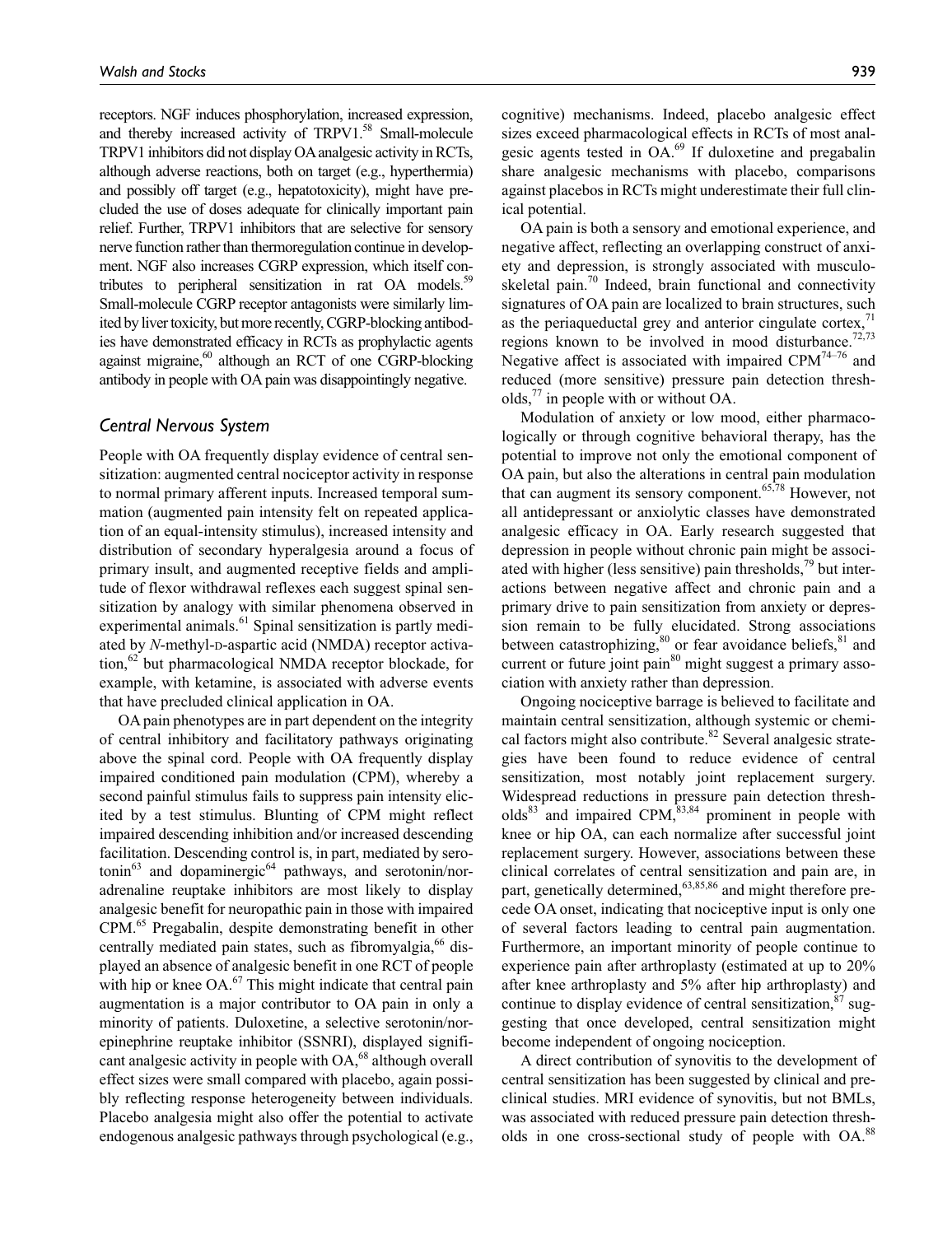Widespread reductions in pressure pain detection thresholds have been associated with serum acute phase response in human OA.<sup>89,90</sup> In rodent models of OA pain, synovitis is followed by evidence of central sensitization. $91$  It remains possible that cytokines or growth factors, other than those classically recognized as driving inflammation, might generate central sensitization. The neurotrophin NGF increases brain-derived neurotrophic factor (BDNF) expression and central release by dorsal root ganglion (DRG) cells, contributing to central sensitization.<sup>92</sup> The potential of anticytokine treatments or neurotrophin blockade to inhibit the development or maintenance of central sensitization, particularly in patients with inflammatory OA, remains to be fully explored.

Glial cell activation in the spinal cord (first microglia, later accompanied by astrocytosis), and subsequently in the brain, develops in parallel to central sensitization in animal models of OA, and administration of glial cell inhibitors reduces sensitization. $93$  Positron emission tomography scans using radiolabeled antagonist ligand to translocator protein (TSPO) suggest increased glial activity in brains of people with chronic low back pain,  $94$  as do increased cerebrospinal fluid (CSF) concentrations in OA or other musculoskeletal pain of molecules (e.g., ILs and cystatin C) known to be expressed by glial cells.<sup>95,96</sup> Some existing analgesics might inhibit glial cell activity,  $93$  and novel, centrally acting analgesics that might reduce glialmediated central sensitization have considerable potential for OA pain.

OA-specific drug patents lag behind the recent increases in understanding of central pain mechanisms in OA (**Table 1**). These central pain mechanisms might not be OA specific, but rather shared, for example, with neuropathic pain. Analgesics under development for nonmusculoskeletal conditions might therefore help at least some people with OA in the future.

# *Systemic Influences on OA Pain*

Systemic factors also contribute to OA pain. Structural and painful OA are associated with body mass index (BMI), and weight reduction is associated with reduced pain, although the effect size of dietary intervention is small.<sup>97</sup> Associations between BMI and OA pain might partly be explained by increased biomechanical stress, although associations between BMI and OA hand pain,<sup>98</sup> and indeed between BMI and non-OA pain (e.g., fibromyalgia $^{99}$ ), point to additional pain mechanisms. BMI and OA pain might be linked genetically, and adipocytokines circulating at higher levels in obese patients might contribute to neuronal sensitization.100,101 Identifying the mechanisms that link BMI to OA pain could lead to more refined and effective analgesic treatment than can realistically be achieved by dieting alone.

# **Treatment Strategies**

Two areas of intensive research are the use of combination therapies and the development of robust biomarkers to help design and target effective OA pain treatment. Both have the potential to increase benefit from existing therapies and go hand in hand with the development of novel treatments.

## *Combination Therapies*

Given the multiple contributing mechanisms in OA pain, it is unsurprising that no single treatment has proved efficacious for all patients. Combination therapy is the norm. Pharmacological interventions are typically delivered within the context of other treatment modalities, including psychological and physiotherapeutic approaches. Combination pharmacotherapy is commonly used, despite little robust evidence of greater benefit over monotherapies, and despite potential for drug interactions and adverse events.

Combination pharmacotherapy might most likely be effective where drugs act through discrete mechanisms. Combining two NSAIDs should have no greater than an additive benefit, and combining full and partial agonists might be expected to *reduce* benefit. Regular use of sustainedrelease or long-acting analgesics is recommended for chronic, constant pain. However, patients often choose to use analgesics intermittently, or use top-up analgesia to treat pain flares. People use analgesics prophylactically to facilitate activities that are anticipated to be painful. Caution is indicated, however, in ensuring that treatment combinations genuinely meet patients' needs rather than concealing abuse of prescribed medications. Combination therapies might also incorporate nonpharmacological interventions. For example, effective analgesia might facilitate engagement in exercise, and analgesic drugs might therefore synergize with physiotherapy. All medications should be provided together with matched cognitive reassurance.<sup>102</sup>

RCTs of combination therapy are difficult, expensive, and rare. An ideal trial design might require several parallel intervention arms in a double-dummy design: double placebo versus monotherapy  $A +$  placebo versus monotherapy  $B +$ placebo versus combination therapy  $A + B$ . Clinical practice tends to adopt a step-up approach, in which case the sequence of interventions requires randomization, further increasing trial complexity. RCTs testing combination pairs of acetaminophen (paracetamol), NSAIDs, and/or opioids have been reported, although clinically important benefits of combination over monotherapy with one or both components have not been consistently demonstrated.<sup>103</sup> Recent evidence that paracetamol might share cyclooxygenase inhibition with NSAIDs, as well as risk of gastrointestinal blood loss,<sup>104</sup> raises concerns about paracetamol + NSAID combinations.

Unexpected adverse events might result from pharmaceutical combinations. Phase III RCTs of NGF-blocking antibodies revealed rapidly progressive OA (RPOA) at increased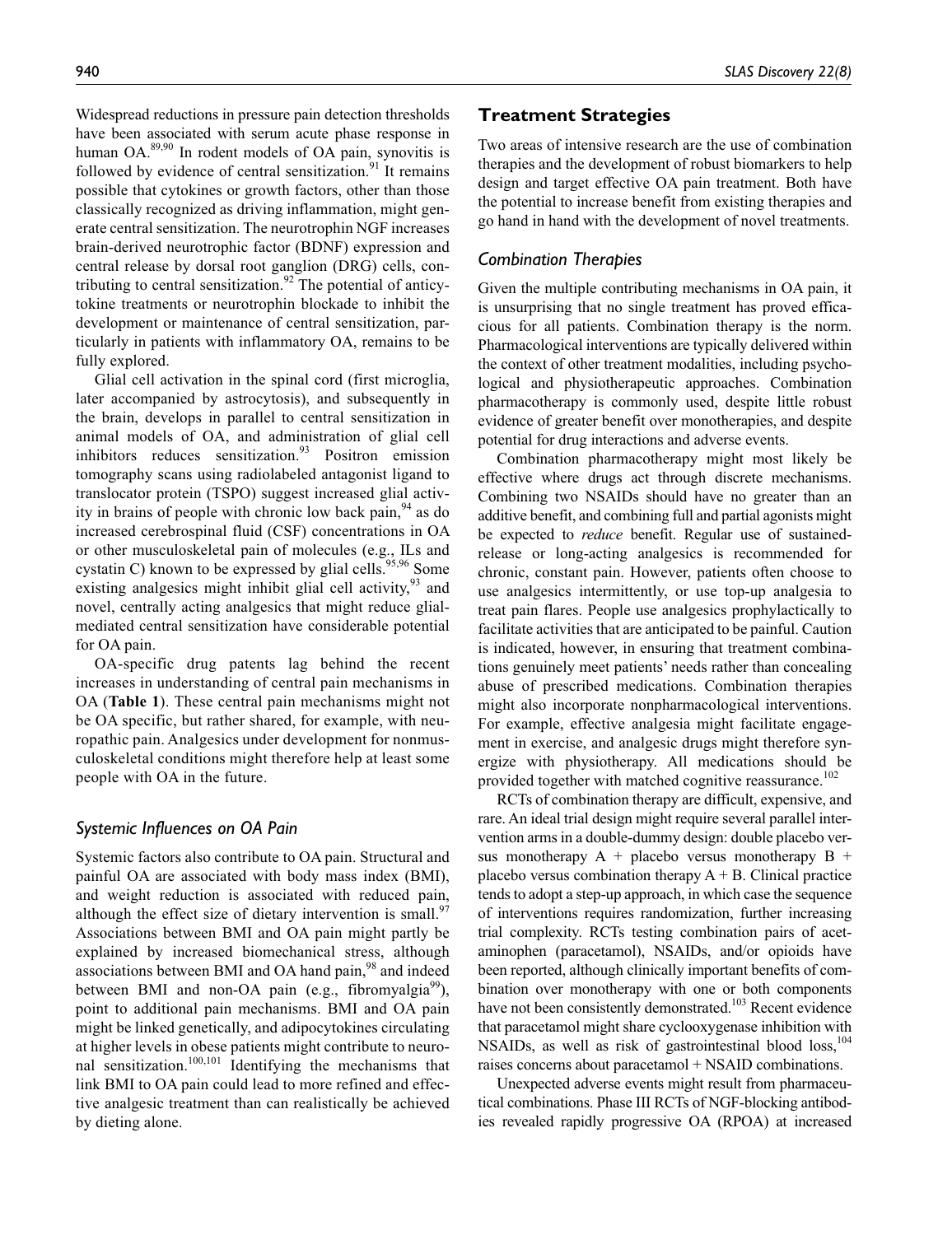frequency in people taking NSAIDs concurrently with NGFblocking antibodies.<sup>105</sup> NSAIDs alone have been associated with RPOA, and retrospective analysis of trial data indicated a synergistic and dose-dependent effect of added NGF blockade.<sup>106</sup> The mechanism of this interaction remains uncertain, and both actions on bone turnover<sup>57</sup> and joint usage<sup>107</sup> in the context of analgesia have been proposed.

Monotherapies acting through discrete molecular mechanisms on central pain processing have demonstrated small clinical benefits in RCTs in OA, but it is unknown whether their combination with peripherally acting drugs would be more effective than either treatment alone. Combinations of duloxetine plus gabapentinoid in diabetic neuropathy have shown marginal possible benefits compared with either alone,<sup>108</sup> but similar combinations have not been reported in OA. Epidemiological evidence has suggested that concurrent treatment with beta-blockers, such as propranolol, is associated with lower reported pain and lower opiate use in people with OA.109

Monotherapies might be tried before combinations, and treatments should only be continued if providing a benefit, and continued at the lowest effective dose in order to minimize risk of adverse events. Possible synergy between analgesic drugs, however, means that failure to detect a clinically important benefit from monotherapy might not exclude potential benefit in combination. A "real-life" trial protocol in which patients only progress to combination therapy if they display partial response to monotherapy might conceal synergistic benefit from combinations. Furthermore, failure to respond to one analgesic agent might predict failure to respond to a subsequent analgesic, most obviously where both act through the same mechanism. The converse observation, in that those who respond to one treatment might be more likely to respond to another in the same class, has informed flare RCT designs where participants are enriched with responders by identifying those whose pain flares following withdrawal of their regular analgesic.<sup>110</sup> However, psychological factors also contribute to therapeutic failure. When expectations of pain are incongruent with repeated experience, alterations in central pain processing can either augment or suppress pain.<sup>111</sup> Repeated exposure to ineffective treatments (especially where associated with adverse events) might create an expectancy of nonresponse, thereby blunting placebo and augmenting nocebo effects. A step-up approach might therefore lead to underestimation of benefit from combination therapies, and should ideally be tested in RCTs against concurrent or step-down approaches.

# *Biomarkers and Treatment Targeting for OA Pain*

Biomarkers have potential utility to help diagnose patient subgroups, measure disease burden, define prognosis, and predict treatment outcomes (efficacy and adverse events). $^{112}$ Patients with highest disease burden, or whose disease is likely to get worse, stand to gain most from treatment, and

are therefore likely to display the highest likelihood of benefit over risk. Several biomarkers have provided evidence of identifying those most likely to experience progressively painful OA, including collagen degradation products, urinary cross-linked C-telopeptide (uCTX) v II and uCTXI $\alpha$ , <sup>113</sup> and serum cartilage oligomeric matrix protein (COMP).<sup>114</sup> Overall however, the predictive value of existing biomarkers, either alone or in combination, is weak. Evidence that a biomarker might predict prognosis might currently be more useful in pointing to possible disease mechanism rather than indicating tools for stratifying treatments.

Given the complexity of pain pathways, their numerous modulating factors, and the clinical heterogeneity of OA, it seems likely that different treatments might be effective for different people, for different aspects of their pain problem or at different stages of their disease. Stratification of patients to select groups that are most likely to benefit from treatment has potential to improve success in clinical trials of analgesics with specific modes of action. Recruiting from homogenous groups of people who are most likely to respond to treatment permits increased statistical power, reduced trial size, and reduced exposure of those unlikely to respond to potential adverse effects of treatment. Offering to patients the treatments to which they are most likely to respond, at the earliest point in their care pathway, should reduce the suffering and disengagement inherent in cycles of ineffective treatment. However, individuals with OA might represent points on a continuum, each with a unique probability of response but without definable boundaries that would justify treatments being offered to (or withheld from) discrete patient groups.

Predicting treatment response from pretreatment characteristics is further hampered by the observation that only approximately 25% of overall treatment effect is attributable to specific pharmacological activities rather than placebo response.115 Who will or will not benefit from a treatment might therefore be better predicted by determinants of placebo response rather than by matching the pharmacological target to an individual's pain mechanism. Predictors of placebo response differ substantially from factors that predict pharmacological response, and include genetic, gender, and personality characteristics. Accumulating risk of pharmacological adverse events with long-term treatment of OA pain might not be justified if analgesic mechanisms are due to treatment context, particularly if placebo analgesia might be achieved by other methods without pharmacological risk. Pharmacological benefit to an individual should ideally be determined both in clinical trials and in clinical practice in order to justify progression to long-term treatment of chronic arthritis pain. Distinguishing pharmacological from placebo response, however, would require robust and validated biomarkers of treatment effects, or multiple crossover, double-blind, placebo-controlled trial designs. Such methodologies have generally not been translated into clinical practice, and rarely inform individual decision making on treatment continuation.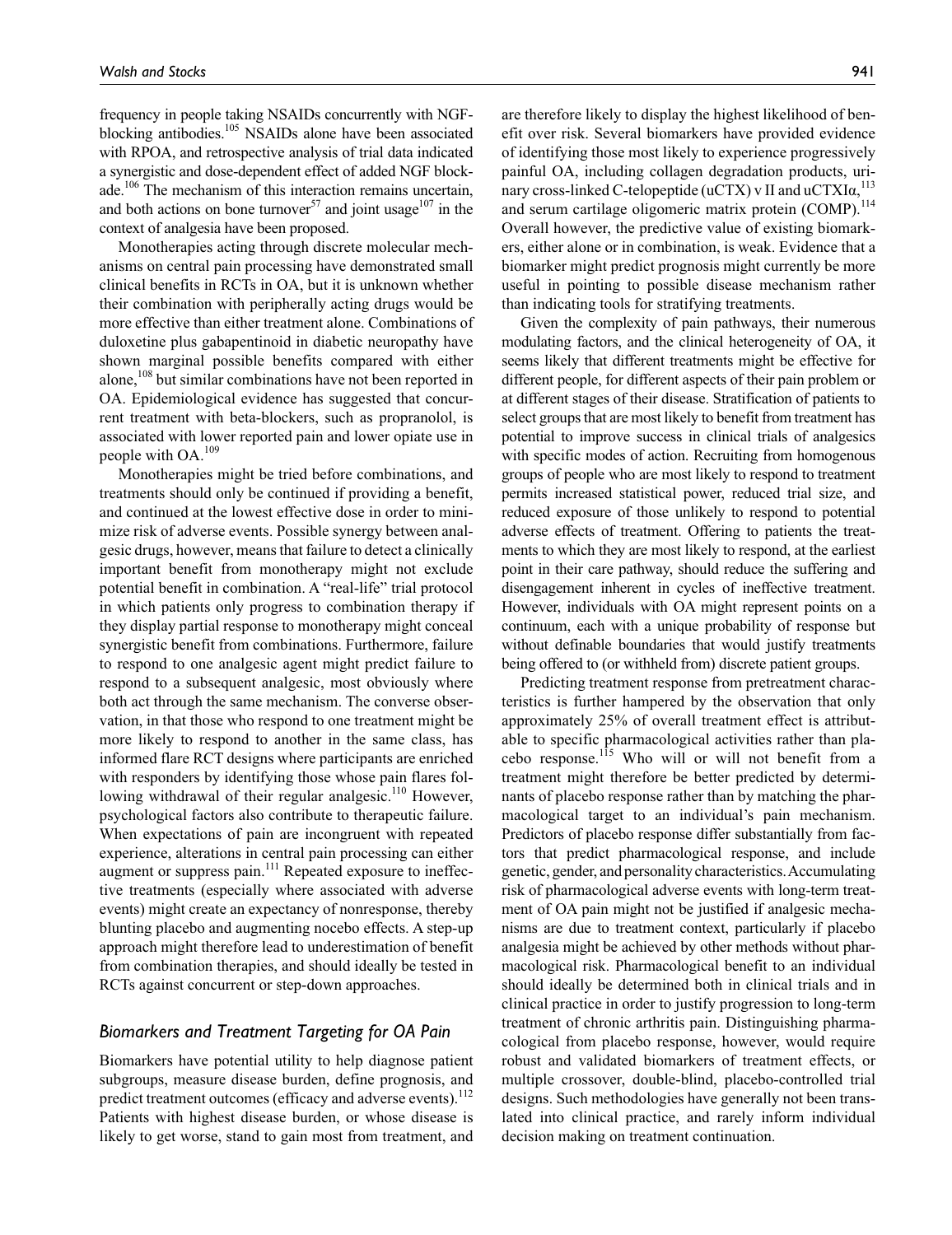Clinical history and examination provides the cornerstone of patient stratification but has limited sensitivity or specificity for predicting treatment response for OA pain. Those with the most severe symptoms stand to gain most from treatment, and treatments with the highest risk or cost are generally reserved for those with the worst disease. However, where clinical risk factors for treatment outcome have been identified, their predictive value might not be sufficient to stratify treatment allocation. For example, high BMI predicts worse outcome from arthroplasty, but arthroplasty remains a cost-effective treatment option for those with high BMI.<sup>14</sup> Clinical examination displays only weak correlation with imaging evidence of synovitis, and poorly predicts response to anti-inflammatory treatments, such as intra-articular steroid injections.<sup>116</sup> Biomarkers that are more

robust are required to inform clinical decision making.

## *Genetic Biomarkers*

Genetic differences between individuals explain up to 40% of OA pain,<sup>117</sup> representing interactions between a large number of genetic loci, each alone contributing little predictive value. Targeted gene approaches have provided evidence for contributions from specific genes in general OA populations, and genome-wide association studies suggest additional, as yet uncharacterized, loci. Genetic risk factors for OA pain include risk of OA structural change, including bone and cartilage matrix integrity and shape, and inherited variability in pain processing. Inheritance segregates between hip, knee, or hand OA, highlighting constitutional risk factors for OA subgroups. Specific associations with allelic variation in Nav1.7 and TRPV1 ion channels,  $P_2X_7$  purinergic receptors, catecholamine *O*-methyl transferase (COMT), and paired amino acid converting enzyme 4 (PACE4)<sup>117,118</sup> might be shared with other chronic pain conditions, including neuropathic pain, and reflect heterogeneity in pain neurotransmission. Genetic variation might underpin differences in emotional<sup>119</sup> or descending pain modulation, $63$  implicating, for example, serotonin transporter polymorphisms. Genetic variants also predict placebo responses,120 analgesic (e.g., opioid) responses, or adverse events.<sup>121</sup> The use of genotypes (either individually or in combinations) to select people with favorable risk–benefit ratios for specific treatments remains in its infancy in OA. Examples in other branches of medicine have tended to be most successful with variants in single genes, as exemplified by the thiopurine methyltransferase genotype predicting toxicity risk from azathioprine. The polygenic nature of OA pain makes genotypic stratification more challenging.

## *Wet Biomarkers*

Markers measured in biofluids have offered additional hope in subgrouping people with OA by pain mechanisms (**Table 2**). Markers of synovitis have shown some promise, although systemic inflammatory responses are much less in

OA than in RA. Any single, symptomatic joint might contribute little to circulating biomarker levels. Synovial fluid cytokine levels have been more often associated with OA pain than blood biomarkers, but synovial fluid volumes might be small, and aspiration might not be a practicable procedure for routine use in the clinical management of OA. ESR and serum CRP might each be increased in OA compared with nonarthritic controls, although usually still within the "normal" range. $20$  Associations between serum's acute phase response and OA pain might reflect a contribution from synovitis, but might otherwise be explained by known associations between CRP and high BMI.<sup>122</sup> Reduced leptin and IL-6 were associated with decreasing OA pain, in parallel to weight reduction following a behavioral weight management<sup>123</sup> intervention. Serum levels of various cytokines have also been associated with OA pain (**Table 2**), mostly in cross-sectional studies. Increases in serum cytokine levels over time have less frequently been associated with increasing OA pain.

Serum or urine biomarkers of cartilage turnover, including COMP (**Table 2**), have predicted structural and pain progression in OA.<sup>113,114</sup> Serum biomarkers of osteoclast activity have been developed for partnering osteoporosis treatment. OA pain has been associated with increased urinary degradation products of collagen  $I$ ,<sup>113</sup>, the predominant bone collagen, although also a constituent of other connective tissues. Tartrate-resistant acid phosphatase type b5 (TRAP5b), released by osteoclasts during bone degradation, can be measured in serum by enzyme-linked immunosorbent assay. Serum TRAP5b was associated with subchondral osteoclast numbers in OA knees at arthroplasty, and, in a nonsurgical cohort, was associated with current OA pain and predictive of pain at follow-up.<sup>124</sup> Circulating bone and cartilage biomarkers, however, have displayed only weak correlations with current symptoms, perhaps reflecting origins from tissues in addition to those joints that are affected by symptomatic OA.

## *Imaging Biomarkers*

Imaging biomarkers have thrown light on OA pain subgroups. Joint space narrowing on posteroanterior weight-bearing radiographs are associated with OA pain.124 MRI scans also indicate associations between pain and cartilage thickness or surface area, and also with meniscal morphology.125-128 Each of these MRI features is associated with joint space narrowing on plain radiographs. Arthroplasty provides a mechanical and chemical barrier between joint and subchondral bone, and might be most effective when that barrier has been disrupted by late-stage OA. Indeed, people with less preserved radiographic tibiofemoral joint space are more likely to benefit from total joint replacement surgery.<sup>130</sup> Other mechanisms might drive pain in people with OA in whom joint space is preserved, mechanisms that might persist after arthroplasty. Up to 20% of patients continue to experience disabling knee pain after arthroplasty, and ongoing research is determining the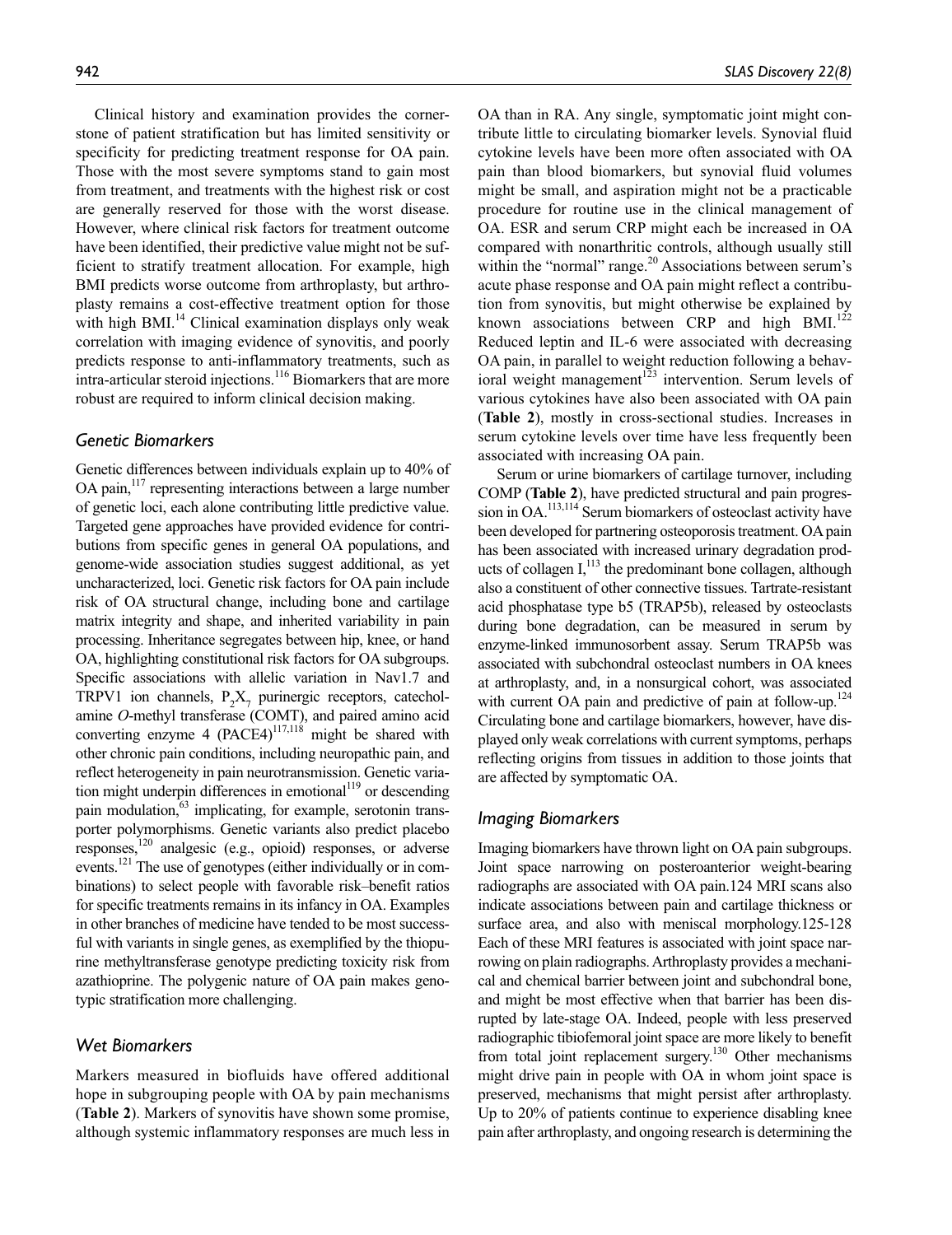extent to which this is due to pain mechanisms that persist despite surgical treatment (e.g., augmented central pain processing $8$ <sup>87</sup>), or to sequelae of joint surgery (e.g., neuropathic pain from intraoperative nerve damage<sup>131</sup>).

Imaging evidence of synovitis predicts response to intraarticular glucocorticoid treatment. The predictive value of imaging is weak, although better than evidence of synovitis from clinical examination. Reductions in synovitis, for example, determined by a reduced early enhancement rate (EER) on dynamic contrast-enhanced (DCE)-MRI $,^{132}$  can accompany pain reduction following steroid injection. MRI evidence of BMLs has been used to select patients for recruitment to trials of bisphosphonates, primarily on the basis that BMLs predict structural progression. Initial trials were designed to reduce structural progression by inhibiting subchondral osteoclast activity. Reductions in BMLs were accompanied by reductions in pain following intravenous zoledronate<sup>36</sup> or neridronate.<sup>37</sup> It remains unclear whether bisphosphonates would have demonstrated similar analgesic benefit in people without BMLs, although earlier RCTs of bisphosphonates in unselected patients with OA showed less consistent analgesic benefits.<sup>133</sup>

#### *Toward Patient Stratification*

Biomarkers have potential to stratify patients, identifying those most likely to benefit from each of a range of treatments. However, further research is needed to determine which specific marker might best, and independently, predict treatment outcomes. Diverse biomarkers correlate with each other, and biomarker combinations might prove more specific and sensitive for detecting patient subgroups. For example, patients with a predominantly peripheral drive to their OA pain might display combinations of BMLs, synovitis, and loss of osteochondral integrity, while those with a major contribution for alterations in central pain processing might display changes in quantitative sensory tests, negative affect, and diurnal fatigue. Such biomarker combinations might cross traditional disciplinary boundaries, and it is currently little understood how wet biomarkers might correspond to imaging evidence of OA disease activity or, in combination, might increase their predictive value.<sup>134</sup> Some blood biomarkers of inflammation display only weak correlation with imaging evidence of synovitis by ultrasound or MRI, although it remains possible that more specific circulating cytokines might inform of the nature of imaging-determined synovitis, and thereby indicate specific treatment targets.

Patient stratification depends on a degree of phenotypic stability over a period of therapy. Defining phenotypes that remain stable over long periods approaches diagnostic classification. It is currently unclear whether synovitis reflects a stable OA phenotype or fluctuates throughout the disease. Latent class analysis of pathological samples has suggested that OA knees can be grouped largely according to the intensity of histological synovitis (scored based on hyperplasia and lymphoid infiltration), and that such groups are concealed among patients with similar clinical characteristics and demographics.<sup>3</sup> Generalized nodal OA has discrete genetic risk factors<sup>135</sup> and displays moderate synovitis,  $136$ further suggesting that inflammatory OA subgroups might be contained within the wider OA population. Synovitis has been identified in both early and established OA, and association with articular damage indicates a risk factor for structural progression, rather than a characteristic restricted to late-stage disease.<sup>137</sup> Synovitis might also be episodic, and BMLs are dynamic changes in OA, which might fluctuate from week to week.<sup>138</sup> Increases and decreases in synovitis or BML size correspond to changing OA pain, suggesting that pain might be an indicator of OA inflammatory or subchondral "disease activity." Offering treatments during periods of active disease might be more acceptable to patients who might experience protracted periods of symptomatic remission, and might avoid risks from unnecessary treatment. Accessible and acceptable biomarkers that can define inflammatory, osteochondral, or neuronal mechanisms that underlie active disease could inform the management of OA flares.

OA biomarker studies remain in their infancy, having progressed from investigating biomarkers of structural disease to the clinically pertinent issue of OA pain. Key areas for future research will be to define those biomarkers alone or in combination that best predict the need for treatment or successful treatment outcome. RCTs of novel treatments aiming to benefit a subgroup of patients with OA will need to be paired with suitable biomarkers that will permit costeffective treatment in clinical practice. Although biomarkers of structural disease might also predict pain outcomes, other biomarkers might await discovery that better predict pain than structural disease.

#### **Summary**

OA pain remains a major source of distress and disability, and is expected to increase as our populations continue to age. Current pharmacological analgesics have limited efficacy for what is typically a long-term condition, and their use is often restricted by clinically important adverse events. Our increasing understanding of the complex mechanisms that underlie OA pain offers a wide range of potential new treatment targets, and expectation is high that improved treatments will be available in the near future. New drugs for OA pain might come from repurposing those developed for other conditions (depression, anxiety, neuropathic pain, osteoporosis, and inflammatory arthritis), as well as novel compounds targeting pain mechanisms specific to the joint. Medication is unlikely to be a complete solution for people with OA, and even when pain relief is achieved, nonmedical interventions, such as physiotherapy, occupational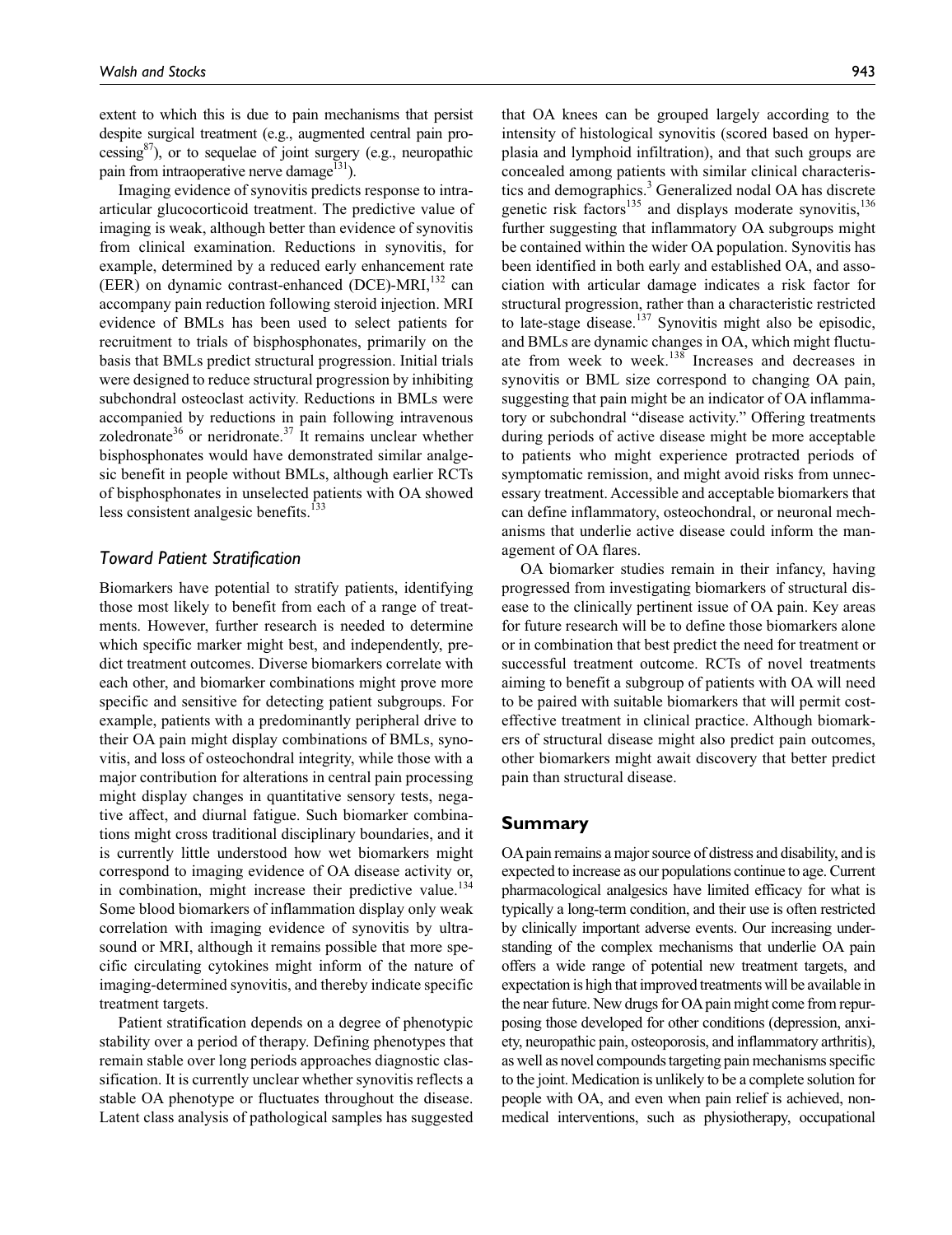therapy, orthotics, or psychological treatment, might be needed to restore normal function and well-being. Total joint replacement is one of the most effective treatments available in modern medicine for improving quality of life, and yet many people do not return to previously valued activities. New treatments are needed, and their development requires careful evaluation of their benefits and possible adverse events, within the context of the key needs of people with OA. A silver bullet is unlikely for such a heterogenous disease as OA, but new treatments will extend the benefit of existing therapies, while not necessarily replacing them all.

## **Abbreviations**

| $2-AG$          | 2-arachidonoylglycerol                         |
|-----------------|------------------------------------------------|
| ADAMTS5         | A disintegrin and metalloproteinase with       |
|                 | thrombospondin motifs 5                        |
| <b>AMPA/KA</b>  | Ampa kainate subtype of the glutamate receptor |
| ASIC2           | Acid-sensing ion channel 2                     |
| <b>BDNF</b>     | Brain-derived neurotrophic factor              |
| BMI             | Body mass index                                |
| <b>BMLs</b>     | Bone marrow lesions                            |
| BMP             | Bone morphogenetic protein                     |
| CB1R/CB2R       | Cannabinoid receptors 1 and 2                  |
| <b>CCL</b>      | C-C Motif Chemokine Ligand                     |
| CCDC            | Coiled-coil domain containing                  |
| CD14            | Cluster of differentiation 14                  |
| CDK             | Cyclin-dependent kinase                        |
| <b>CGRP</b>     | Calcitonin gene-related peptide                |
| <b>COMP</b>     | Cartilage oligomeric matrix protein            |
| COMT            | Catecholamine O-methyl transferase             |
| <b>CPM</b>      | Conditioned pain modulation                    |
| <b>CRAC</b>     | Calcium-release activated calcium              |
| <b>CRP</b>      | C-reactive protein                             |
| CSF             | Cerebrospinal fluid                            |
| CX3CL1          | Fractalkine                                    |
| <b>DCE</b>      | Dynamic contrast-enhanced                      |
| <b>DRG</b>      | Dorsal root ganglion                           |
| <b>EER</b>      | Early enhancement rate                         |
| EGF             | Epidermal growth factor                        |
| <b>ESR</b>      | Erythrocyte sedimentation rate                 |
| Fas             | Tumour necrosis factor receptor superfam-      |
|                 | ily, member 6                                  |
| FGF             | Fibroblast growth factor                       |
| Flt3            | Fms-related Tyrosine Kinase 3                  |
| Fms             | Feline McDonough Sarcoma                       |
| GM-CSF          | Granulocyte-macrophage colony-stimulat-        |
|                 | ing factor                                     |
| HMGB            | High mobility group box                        |
| ICE             | Interleukin- $1\beta$ converting enzyme        |
| <b>IFN</b>      | Interferon                                     |
| IK <sub>1</sub> | Inward rectifier current                       |
| IL              | Interleukin                                    |
| IL-1-RA         | Interleukin 1 receptor antagonist              |
| Kit             | Stem cell factor receptor                      |

| <b>LNc RNA</b> | Long noncoding RNA                           |
|----------------|----------------------------------------------|
| <b>MMP</b>     | Matrix metalloproteinases                    |
| MTF1           | Metalregulatory transcription factor-1       |
| MRI            | Magnetic resonance imaging                   |
| NGF            | Nerve growth factor                          |
| <b>NMDA</b>    | N-Methyl-D-aspartic acid                     |
| <b>NSAIDs</b>  | Nonsteroidal anti-inflammatory drugs         |
| ÓА             | Osteoarthritis                               |
| PACE4          | Paired amino acid converting enzyme 4        |
| PBL            | Peripheral Blood Leucocytes                  |
| PEDF           | Pigment epithelium-derived factor            |
| PGE            | Prostaglandin E                              |
| RARB           | Retinoic Acid Receptor Beta                  |
| RCT            | Randomised controlled trial                  |
| RGD            | Arg-Gly-Asp                                  |
| RPOA           | Rapidly progressive osteoarthritis           |
| RA             | Rheumatoid arthritis                         |
| sHA            | Serum hyaluronic acid                        |
| <b>SSNRI</b>   | Selective serotonin/norepinephrine reuptake  |
|                | inhibitor                                    |
| sTNFR          | Soluble tumour necrosis factor receptor      |
| TGF            | Transforming growth factor                   |
| <b>TIMP</b>    | Tissue inhibitor of metalloproteinases       |
| TMCO3          | Transmembrane and Coiled-Coil Domains 3      |
| TNF            | <b>Tumor Necrosis Factor</b>                 |
| TPV1           | Transient receptor potential cation channel  |
|                | subfamily V member 1                         |
| TRAP5b         | Tartrate resistant acid phosphatase type b5  |
| Trk            | Tropomyosin receptor kinase                  |
| TRPC3          | Short transient receptor potential channel 3 |
| <b>TSPAN</b>   | Tetraspanin                                  |
| TSPO           | Translocator protein                         |
| TPV1           | Transient receptor potential cation channel  |
|                | subfamily V member 1                         |
| uCTX           | Urinary crosslinked C-telopeptide            |
| <b>VEGF</b>    | Vascular endothelial growth factor           |
| <b>YKL-40</b>  | Chitinase-3-like protein 1 (CHI3L1)          |

#### **Acknowledgments**

The authors gratefully acknowledge Mr Tom Kurien and Dr Aliya Sarmanova for the radiographic, MRI, and ultrasound images.

#### **Declaration of Conflicting Interests**

The authors declared no potential conflicts of interest with respect to the research, authorship, and/or publication of this article.

#### **Funding**

The authors received no financial support for the research, authorship, and/or publication of this article.

#### **References**

1. Altman, R.; Asch, E.; Bloch, D.; et al. Development of Criteria for the Classification and Reporting of Osteoarthritis. Classification of Osteoarthritis of the Knee. Diagnostic and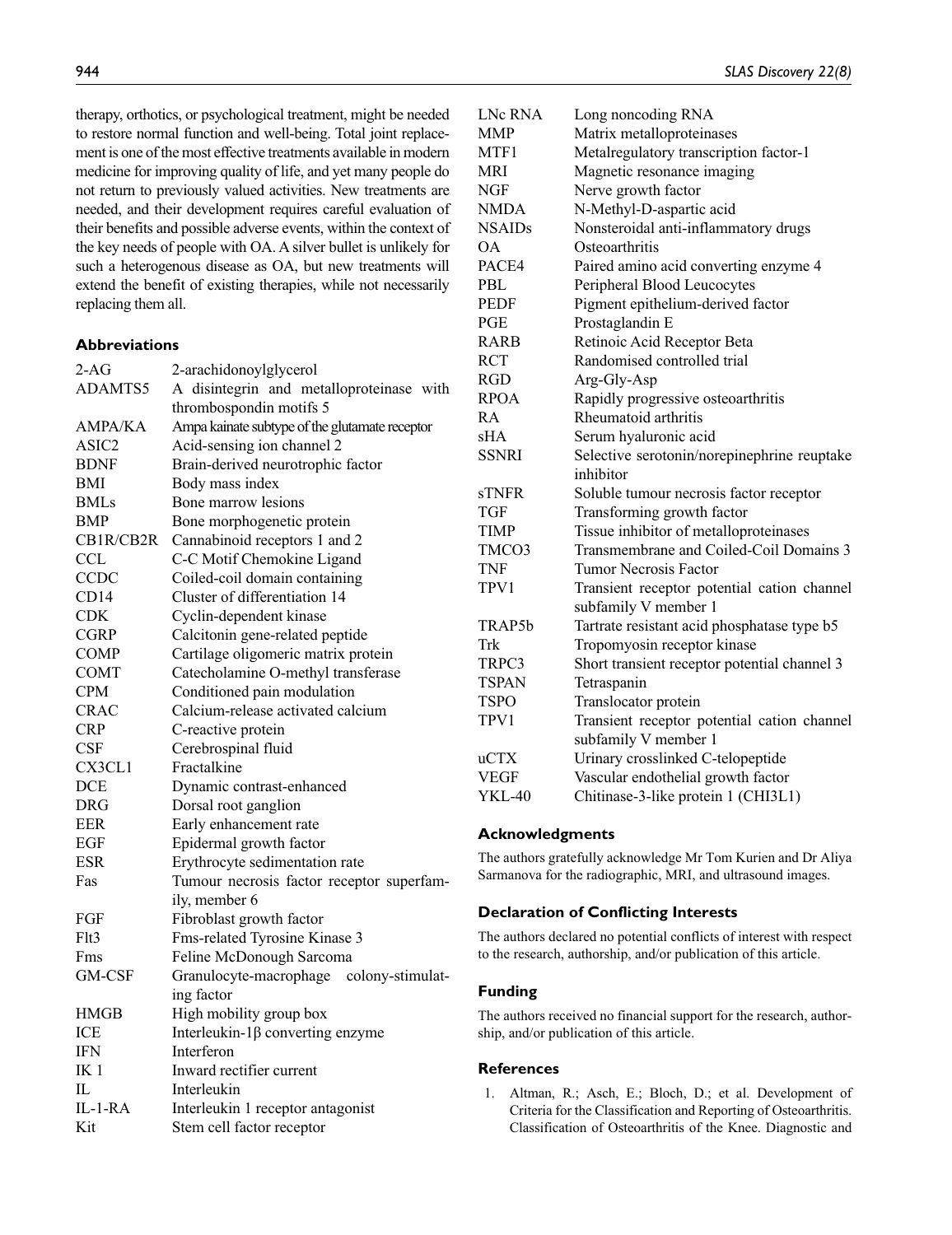Therapeutic Criteria Committee of the American Rheumatism Association. *Arthritis Rheum*. **1986**, *29* (8), 1039–1049.

- 2. Bastick, A. N.; Belo, J. N.; Runhaar, J.; et al. What Are the Prognostic Factors for Radiographic Progression of Knee Osteoarthritis? A Meta-Analysis. *Clin. Orthop*. **2015**, *473* (9), 2969–2989.
- 3. Wyatt, L. A.; Moreton, B. J.; Mapp, P. I.; et al. Histopathological Subgroups in Knee Osteoarthritis. *Osteoarthr. Cartil*. **2017**, *25* (1), 14–22.
- 4. Walsh, D. A.; McWilliams, D. F. Pain in Rheumatoid Arthritis. *Curr. Pain Headache Rep*. **2012**, *16* (6), 509–517.
- 5. Makris, E. A.; Gomoll, A. H.; Malizos, K. N.; et al. Repair and Tissue Engineering Techniques for Articular Cartilage. *Nat. Rev. Rheumatol*. **2015**, *11* (1), 21–34.
- 6. Raastad, J.; Reiman, M.; Coeytaux, R.; et al. The Association between Lumbar Spine Radiographic Features and Low Back Pain: A Systematic Review and Meta-Analysis. *Semin. Arthritis Rheum*. **2015**, *44* (5), 571–585.
- 7. Maas, E. T.; Ostelo, R. W.; Niemisto, L.; et al. Radiofrequency Denervation for Chronic Low Back Pain. *Cochrane Database Syst. Rev*. **2015**, *10*, CD008572.
- 8. Culvenor, A. G.; Wirth, W.; Roth, M.; et al. Predictive Capacity of Thigh Muscle Strength in Symptomatic and/ or Radiographic Knee Osteoarthritis Progression: Data from the Foundation for the National Institutes of Health Osteoarthritis Biomarkers Consortium. *Am. J. Phys. Med. Rehabil*. **2016**, *95* (12), 931–938.
- 9. Roddy, E.; Zhang, W.; Doherty, M. Aerobic Walking or Strengthening Exercise for Osteoarthritis of the Knee? A Systematic Review. *Ann. Rheum. Dis*. **2005**, *64* (4), 544–548.
- 10. Park, D. Y.; Min, B. H.; Kim, D. W.; et al. Polyethylene Wear Particles Play a Role in Development of Osteoarthritis via Detrimental Effects on Cartilage, Meniscus, and Synovium. *Osteoarthr. Cartil*. **2013**, *21* (12), 2021–2029.
- 11. Xu, L.; Hayashi, D.; Roemer, F. W.; et al. Magnetic Resonance Imaging of Subchondral Bone Marrow Lesions in Association with Osteoarthritis. *Semin Arthritis Rheum* **2012**, *42* (2), 105–118.
- 12. Walsh, D. A.; McWilliams, D. F.; Turley, M. J.; et al. Angiogenesis and Nerve Growth Factor at the Osteochondral Junction in Rheumatoid Arthritis and Osteoarthritis. *Rheumatology (Oxford)* **2010**, *49* (10), 1852–1861.
- 13. Hall, M.; Doherty, S.; Courtney, P.; et al. Synovial Pathology Detected on Ultrasound Correlates with the Severity of Radiographic Knee Osteoarthritis More Than with Symptoms. *Osteoarthr. Cartil*. **2014**, *22* (10), 1627–1633.
- 14. *Osteoarthritis: Care and Management in Adults*, NICE Clinical Guideline 177; National Institute for Health and Care Excellence: London, **2014**.
- 15. Dakin, H.; Gray, A.; Fitzpatrick, R.; et al. Rationing of Total Knee Replacement: A Cost-Effectiveness Analysis on a Large Trial Data Set. *BMJ Open* **2012**, *2* (1), e000332.
- 16. Suokas, A. K.; Sagar, D. R.; Mapp, P. I.; et al. Design, Study Quality and Evidence of Analgesic Efficacy in Studies of Drugs in Models of OA Pain: A Systematic Review and a Meta-Analysis. *Osteoarthr. Cartil*. **2014**, *22* (9), 1207–1223.
- 17. Berenbaum, F. Osteoarthritis as an Inflammatory Disease (Osteoarthritis Is Not Osteoarthrosis!). *Osteoarthr. Cartil*. **2013**, *21* (1), 16–21.
- 18. Tsuchida, A. I.; Beekhuizen, M.; 't Hart, M. C.; et al. Cytokine Profiles in the Joint Depend on Pathology, but Are Different between Synovial Fluid, Cartilage Tissue and Cultured Chondrocytes. *Arthritis Res. Ther*. **2014**, *16* (5), 441.
- 19. Egg, D. Concentrations of prostaglandins D2, E2, F2 Alpha, 6-keto-F1 Alpha and Thromboxane B2 in Synovial Fluid from Patients with Inflammatory Joint Disorders and Osteoarthritis. *Z. Rheumatol*. **1984**, *43* (2), 89–96.
- 20. Jin, X.; Beguerie, J. R.; Zhang, W.; et al. Circulating C Reactive Protein in Osteoarthritis: A Systematic Review and Meta-Analysis. *Ann. Rheum. Dis*. **2015**, *74* (4), 703–710.
- 21. Nelson, A. E.; Allen, K. D.; Golightly, Y. M.; et al. A Systematic Review of Recommendations and Guidelines for the Management of Osteoarthritis: The Chronic Osteoarthritis Management Initiative of the U.S. Bone and Joint Initiative. *Semin. Arthritis Rheum*. **2014**, *43* (6), 701–712.
- 22. Wenham, C. Y.; Hensor, E. M.; Grainger, A. J.; et al. A Randomized, Double-Blind, Placebo-Controlled Trial of Low-Dose Oral Prednisolone for Treating Painful Hand Osteoarthritis. *Rheumatology (Oxford)* **2012**, *51* (12), 2286–2294.
- 23. Wenham, C. Y.; Grainger, A. J.; Hensor, E. M.; et al. Methotrexate for Pain Relief in Knee Osteoarthritis: An Open-Label Study. *Rheumatology (Oxford)* **2013**, *52* (5), 888–892.
- 24. Kingsbury, S. R.; Tharmanathan, P.; Adamson, J.; et al. Hydroxychloroquine Effectiveness in Reducing Symptoms of Hand Osteoarthritis (HERO): Study Protocol for a Randomized Controlled Trial. *Trials* **2013**, *14*, 64.
- 25. Kingsbury, S. R.; Tharmanathan, P.; Arden, N. K.; et al. Pain Reduction with Oral Methotrexate in Knee Osteoarthritis, a Pragmatic Phase III Trial of Treatment Effectiveness (PROMOTE): Study Protocol for a Randomized Controlled Trial. *Trials* **2015**, *16*, 77.
- 26. Detert, J.; Klaus, P.; Listing, J.; et al. Hydroxychloroquine in Patients with Inflammatory and Erosive Osteoarthritis of the Hands (OA TREAT): Study Protocol for a Randomized Controlled Trial. *Trials* **2014**, *15*, 412.
- 27. Walsh, D. A.; McWilliams, D. F. Mechanisms, Impact and Management of Pain in Rheumatoid Arthritis. *Nat. Rev. Rheumatol*. **2014**, *10* (10), 581–592.
- 28. Chevalier, X.; Ravaud, P.; Maheu, E.; et al. Adalimumab in Patients with Hand Osteoarthritis Refractory to Analgesics and NSAIDs: A Randomised, Multicentre, Double-Blind, Placebo-Controlled Trial. *Ann. Rheum. Dis*. **2015**, *74* (9), 1697–1705.
- 29. Verbruggen, G.; Wittoek, R.; Vander Cruyssen, B.; et al. Tumour Necrosis Factor Blockade for the Treatment of Erosive Osteoarthritis of the Interphalangeal Finger Joints: A Double Blind, Randomised Trial on Structure Modification. *Ann. Rheum. Dis*. **2012**, *71* (6), 891–898.
- 30. Grunke, M.; Schulze-Koops, H. Successful Treatment of Inflammatory Knee Osteoarthritis with Tumour Necrosis Factor Blockade. *Ann. Rheum. Dis*. **2006**, *65* (4), 555–556.
- 31. Zanetti, M.; Bruder, E.; Romero, J.; et al. Bone Marrow Edema Pattern in Osteoarthritic Knees: Correlation between MR Imaging and Histologic Findings. *Radiology* **2000**, *215* (3), 835–840.
- 32. Prieto-Potin, I.; Largo, R.; Roman-Blas, J. A.; et al. Characterization of Multinucleated Giant Cells in Synovium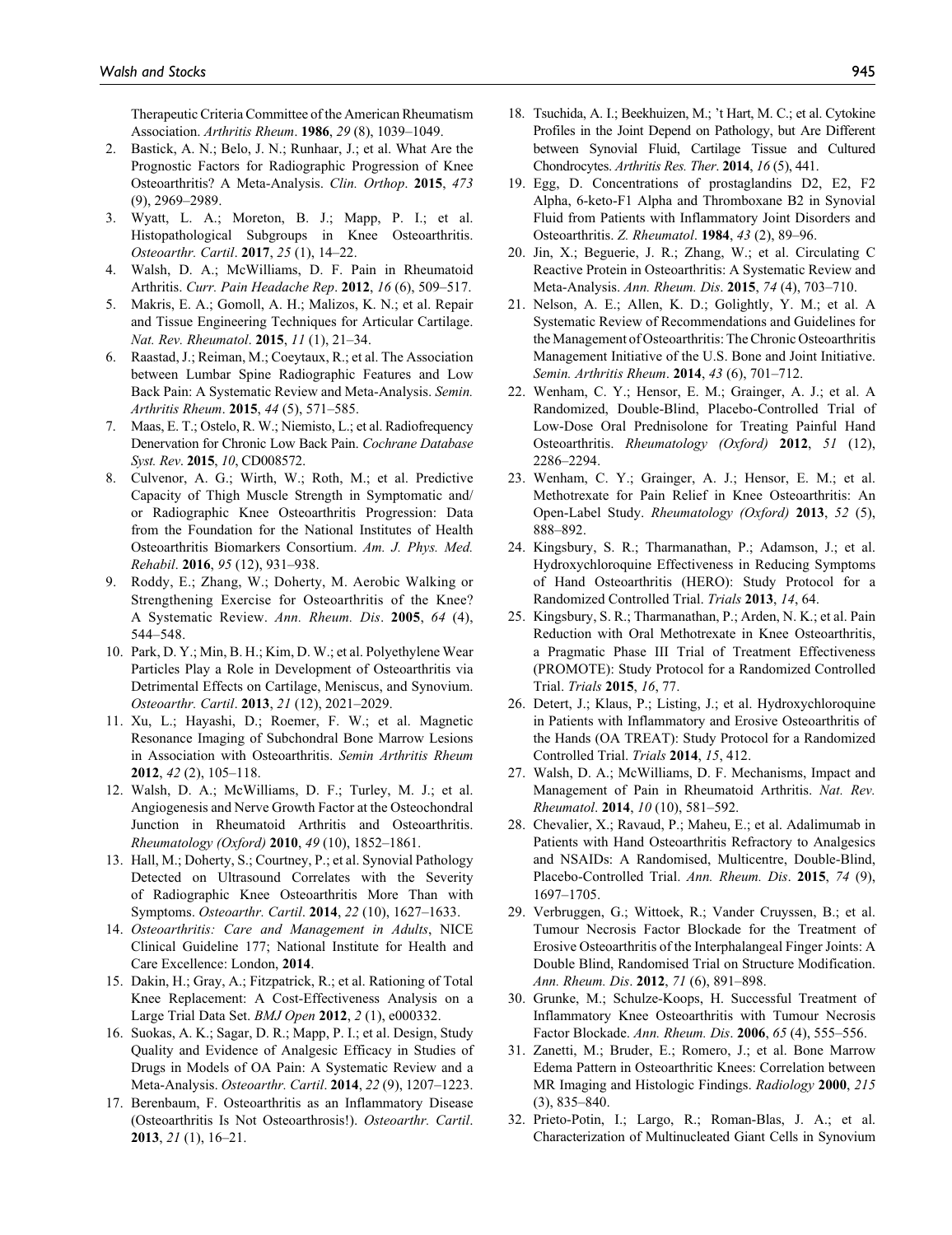and Subchondral Bone in Knee Osteoarthritis and Rheumatoid Arthritis. *BMC Musculoskelet. Disord*. **2015**, *16*, 226.

- 33. Sagar, D. R.; Ashraf, S.; Xu, L.; et al. Osteoprotegerin Reduces the Development of Pain Behaviour and Joint Pathology in a Model of Osteoarthritis. *Ann. Rheum. Dis*. **2014**, *73* (8), 1558–1565.
- 34. Strassle, B. W.; Mark, L.; Leventhal, L.; et al. Inhibition of Osteoclasts Prevents Cartilage Loss and Pain in a Rat Model of Degenerative Joint Disease. *Osteoarthr. Cartil*. **2010**, *18* (10), 1319–1328.
- 35. McDougall, J. J.; Schuelert, N.; Bowyer, J. Cathepsin K Inhibition Reduces CTXII Levels and Joint Pain in the Guinea Pig Model of Spontaneous Osteoarthritis. *Osteoarthr. Cartil*. **2010**, *18* (10), 1355–1357.
- 36. Laslett, L. L.; Dore, D. A.; Quinn, S. J.; et al. Zoledronic Acid Reduces Knee Pain and Bone Marrow Lesions over 1 Year: A Randomised Controlled Trial. *Ann. Rheum. Dis*. **2012**, *71* (8), 1322–1328.
- 37. Varenna, M.; Zucchi, F.; Failoni, S.; et al. Intravenous Neridronate in the Treatment of Acute Painful Knee Osteoarthritis: A Randomized Controlled Study. *Rheumatology (Oxford)* **2015**, *54* (10), 1826–1832.
- 38. Nishii, T.; Tamura, S.; Shiomi, T.; et al. Alendronate Treatment for Hip Osteoarthritis: Prospective Randomized 2-Year Trial. *Clin. Rheumatol*. **2013**, *32* (12), 1759–1766.
- 39. Pelletier, J. P.; Roubille, C.; Raynauld, J. P.; et al. Disease-Modifying Effect of Strontium Ranelate in a Subset of Patients from the Phase III Knee Osteoarthritis Study SEKOIA Using Quantitative MRI: Reduction in Bone Marrow Lesions Protects against Cartilage Loss. *Ann. Rheum. Dis*. **2015**, *74* (2), 422–429.
- 40. Reginster, J. Y.; Badurski, J.; Bellamy, N.; et al. Efficacy and Safety of Strontium Ranelate in the Treatment of Knee Osteoarthritis: Results of a Double-Blind, Randomised Placebo-Controlled Trial. *Ann. Rheum. Dis*. **2013**, *72* (2), 179–186.
- 41. Hawker, G. A.; Stewart, L.; French, M. R.; etal. Understanding the Pain Experience in Hip and Knee Osteoarthritis—An OARSI/OMERACT Initiative. *Osteoarthr. Cartil*. **2008**, *16* (4), 415–422.
- 42. Moreton, B. J.; Wheeler, M.; Walsh, D. A.; et al. Rasch Analysis of the Intermittent and Constant Osteoarthritis Pain (ICOAP) Scale. *Osteoarthr. Cartil*. **2012**, *20* (10), 1109–1115.
- 43. McGaraughty, S.; Chu, K. L.; Perner, R. J.; et al. TRPA1 Modulation of Spontaneous and Mechanically Evoked Firing of Spinal Neurons in Uninjured, Osteoarthritic, and Inflamed Rats. *Mol. Pain*. **2010**, *6*, 14.
- 44. Quick, K.; Zhao, J.; Eijkelkamp, N.; et al. TRPC3 and TRPC6 Are Essential for Normal Mechanotransduction in Subsets of Sensory Neurons and Cochlear Hair Cells. *Open Biol*. **2012**, *2* (5), 120068.
- 45. Eijkelkamp, N.; Linley, J. E.; Torres, J. M.; et al. A Role for Piezo2 in EPAC1-Dependent Mechanical Allodynia. *Nat. Commun*. **2013**, *4*, **1682**.
- 46. Wood, J. N.; Eijkelkamp, N. Noxious Mechanosensation— Molecules and Circuits. *Curr. Opin. Pharmacol*. **2012**, *12*  $(1), 4–8.$
- 47. Skou, S. T.; Roos, E. M.; Simonsen, O.; et al. The Efficacy of Non-Surgical Treatment on Pain and Sensitization in Patients with Knee Osteoarthritis: A Pre-Defined Ancillary Analysis from a Randomized Controlled Trial. *Osteoarthr. Cartil*. **2016**, *24* (1), 108–116.
- 48. Brouwer, R. W.; Huizinga, M. R.; Duivenvoorden, T.; et al. Osteotomy for Treating Knee Osteoarthritis. *Cochrane Database Syst. Rev*. **2014**, *12*, CD004019.
- 49. Lu, Y.; Ma, X.; Sabharwal, R.; et al. The Ion Channel ASIC2 Is Required for Baroreceptor and Autonomic Control of the Circulation. *Neuron* **2009**, *64* (6), 885–897.
- 50. Creamer, P.; Hunt, M.; Dieppe, P. Pain Mechanisms in Osteoarthritis of the Knee: Effect of Intraarticular Anesthetic. *J. Rheumatol*. **1996**, *23* (6), 1031–1036.
- 51. Hassan, B. S.; Doherty, S. A.; Mockett, S.; et al. Effect of Pain Reduction on Postural Sway, Proprioception, and Quadriceps Strength in Subjects with Knee Osteoarthritis. *Ann. Rheum. Dis*. **2002**, *61* (5), 422–428.
- 52. Rahman, W.; Dickenson, A. H. Osteoarthritis-Dependent Changes in Antinociceptive Action of Nav1.7 and Nav1.8 Sodium Channel Blockers: An In Vivo Electrophysiological Study in the Rat. *Neuroscience* **2015**, *295*, 103–116.
- 53. Schnitzer, T. J.; Marks, J. A. A Systematic Review of the Efficacy and General Safety of Antibodies to NGF in the Treatment of OA of the Hip or Knee. *Osteoarthr. Cartil*. **2015**, *23* (Suppl. 1), S8–S17.
- 54. Gow, J. M.; Tsuji, W. H.; Williams, G. J.; et al. Safety, Tolerability, Pharmacokinetics, and Efficacy of AMG 403, a Human Anti-Nerve Growth Factor Monoclonal Antibody, in Two Phase I Studies with Healthy Volunteers and Knee Osteoarthritis Subjects. *Arthritis Res. Ther*. **2015**, *17*, 282.
- 55. Katz, N.; Borenstein, D. G.; Birbara, C.; et al. Efficacy and Safety of Tanezumab in the Treatment of Chronic Low Back Pain. *Pain* **2011**, *152* (10), 2248–2258.
- 56. Nwosu, L. N.; Mapp, P. I.; Chapman, V.; et al. Blocking the Tropomyosin Receptor Kinase A (TrkA) Receptor Inhibits Pain Behaviour in Two Rat Models of Osteoarthritis. *Ann. Rheum. Dis*. **2016**, *75* (6), 1246–1254.
- 57. Xu, L.; Nwosu, L. N.; Mapp, P. I.; et al. The Anti-NGF Antibody muMab 911 Both Prevents and Reverses Pain Behaviour and Subchondral Osteoclast Numbers in a Rat Model of Osteoarthritis Pain. *Osteoarthr. Cartil*. **2016**, *24* (9), 1587–1595.
- 58. Mapp, P. I.; Walsh, D. A. Mechanisms and Targets of Angiogenesis and Nerve Growth in Osteoarthritis. *Nat. Rev. Rheumatol*. **2012**, *8* (7), 390–398.
- 59. Bullock, C. M.; Wookey, P.; Bennett, A.; et al. Peripheral Calcitonin Gene-Related Peptide Receptor Activation and Mechanical Sensitization of the Joint in Rat Models of Osteoarthritis Pain. *Arthritis Rheumatol*. **2014**, *66* (8), 2188– 2200.
- 60. Walsh, D. A.; Mapp, P. I.; Kelly, S. Calcitonin Gene-Related Peptide in the Joint: Contributions to Pain and Inflammation. *Br. J. Clin. Pharmacol*. **2015**, *80* (5), 965–978.
- 61. Arendt-Nielsen, L. Central Sensitization in Humans: Assessment and Pharmacology. *Handb. Exp. Pharmacol*. **2015**, *227*, 79–102.
- 62. Zhou, H. Y.; Chen, S. R.; Pan, H. L. Targeting N-Methyl-D-Aspartate Receptors for Treatment of Neuropathic Pain. *Expert Rev. Clin. Pharmacol*. **2011**, *4* (3), 379–388.
- 63. Lindstedt, F.; Berrebi, J.; Greayer, E.; et al. Conditioned Pain Modulation Is Associated with Common Polymorphisms in the Serotonin Transporter Gene. *PLoS One* **2011**, *6* (3), e18252.
- 64. Treister, R.; Pud, D.; Ebstein, R. P.; et al. Association between Polymorphisms in Serotonin and Dopamine-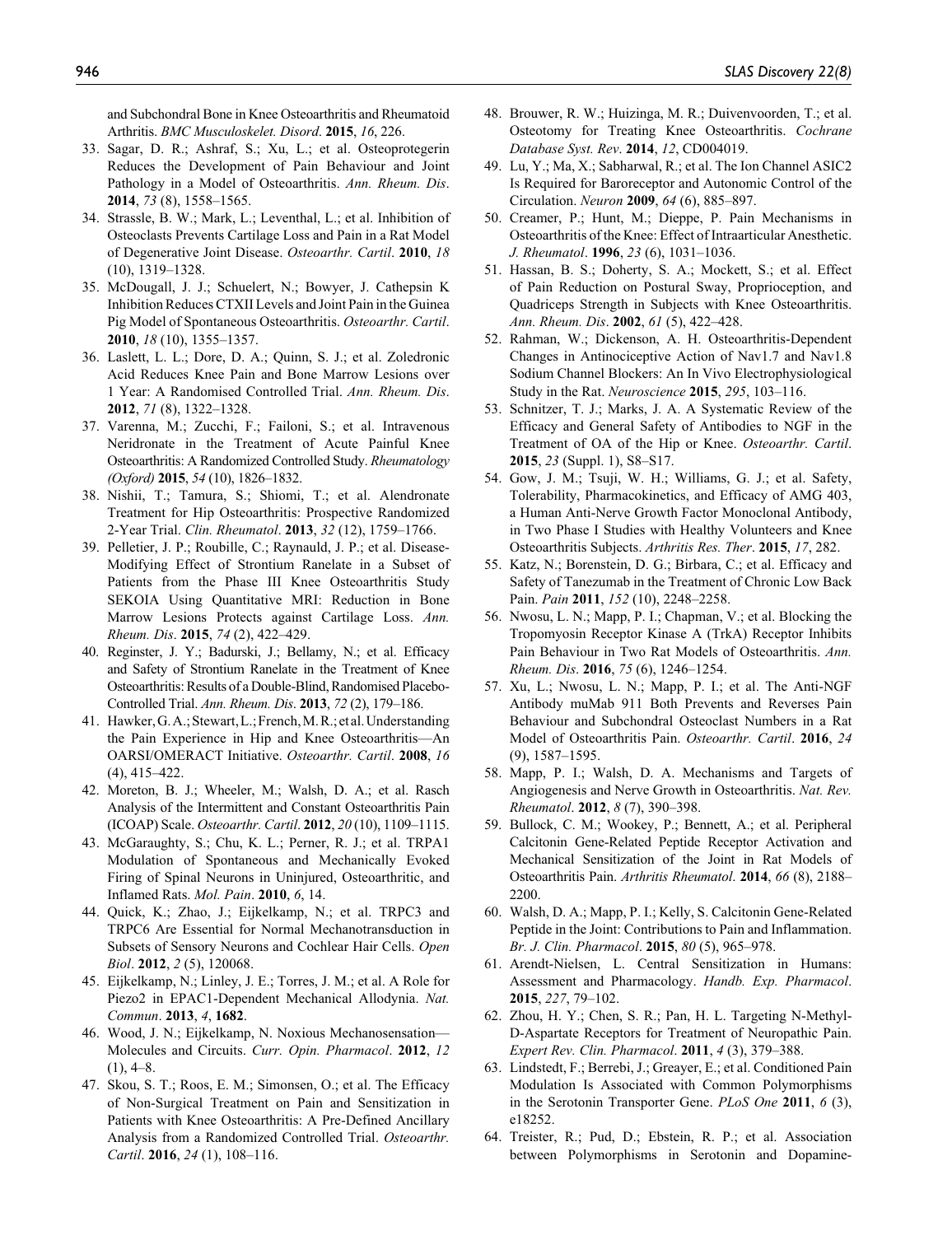Related Genes and endogenous Pain Modulation. *J. Pain* **2011**, *12* (8), 875–883.

- 65. Yarnitsky, D.; Granot, M.; Nahman-Averbuch, H.; et al. Conditioned Pain Modulation Predicts Duloxetine Efficacy in Painful Diabetic Neuropathy. *Pain* **2012**, *153* (6), 1193–1198.
- 66. Clair, A.; Emir, B. The Safety and Efficacy of Pregabalin for Treating Subjects with Fibromyalgia and Moderate or Severe Baseline Widespread Pain. *Curr. Med. Res. Opin*. **2016**, *32* (3), 601–609.
- 67. Jaffe, M.; Young, J. D. I. J. P.; Spiegel, K.; et al. Post-Hoc Results Show Beneficial Effects of Pregabalin in Patients with Osteoarthritis of the Hip. *Arthritis Rheum*. 2000, S337.
- 68. Wang, Z. Y.; Shi, S. Y.; Li, S. J.; et al. Efficacy and Safety of Duloxetine on Osteoarthritis Knee Pain: A Meta-Analysis of Randomized Controlled Trials. *Pain Med*. **2015**, *16* (7), 1373–1385.
- 69. Zhang, W.; Robertson, J.; Jones, A. C.; et al. The Placebo Effect and Its Determinants in Osteoarthritis: Meta-Analysis of Randomised Controlled Trials. *Ann. Rheum. Dis*. **2008**, *67* (12), 1716–1723.
- 70. Axford, J.; Butt, A.; Heron, C.; et al. Prevalence of Anxiety and Depression in Osteoarthritis: Use of the Hospital Anxiety and Depression Scale as a Screening Tool. *Clin. Rheumatol*. **2010**, *29* (11), 1277–1283.
- 71. Baliki, M. N.; Geha, P. Y.; Jabakhanji, R.; et al. A Preliminary fMRI Study of Analgesic Treatment in Chronic Back Pain and Knee Osteoarthritis. *Mol. Pain* **2008**, *4*, 47.
- 72. Mochcovitch, M. D.; da Rocha Freire, R. C.; Garcia, R. F.; et al. A Systematic Review of fMRI Studies in Generalized Anxiety Disorder: Evaluating Its Neural and Cognitive Basis. *J. Affect. Disord*. **2014**, *167*, 336–342.
- 73. Behbehani, M. M. Functional Characteristics of the Midbrain Periaqueductal Gray. *Progr. Neurobiol*. **1995**, *46* (6), 575–605.
- 74. de Souza, J. B.; Potvin, S.; Goffaux, P.; et al. The Deficit of Pain Inhibition in Fibromyalgia Is More Pronounced in Patients with Comorbid Depressive Symptoms. *Clin. J. Pain* **2009**, *25* (2), 123–127.
- 75. Vidor, L. P.; Torres, I. L.; Medeiros, L. F.; et al. Association of Anxiety with Intracortical Inhibition and Descending Pain Modulation in Chronic Myofascial Pain Syndrome. *BMC Neurosci*. **2014**, *15*, 42.
- 76. Goodin, B. R.; Glover, T. L.; Sotolongo, A.; et al. The Association of Greater Dispositional Optimism with Less Endogenous Pain Facilitation Is Indirectly Transmitted through Lower Levels of Pain Catastrophizing. *J. Pain* **2013**, *14* (2), 126–135.
- 77. Thompson, T.; Keogh, E.; French, C. C.; et al. Anxiety Sensitivity and Pain: Generalisability across Noxious Stimuli. *Pain* **2008**, *134* (1–2), 187–196.
- 78. Ang, D. C.; Chakr, R.; Mazzuca, S.; et al. Cognitive-Behavioral Therapy Attenuates Nociceptive Responding in Patients with Fibromyalgia: A Pilot Study. *Arthritis Care Res. (Hoboken)* **2010**, *62* (5), 618–623.
- 79. Dickens, C.; McGowan, L.; Dale, S. Impact of Depression on Experimental Pain Perception: A Systematic Review of the Literature with Meta-Analysis. *Psychosom. Med*. **2003**, *65* (3), 369–375.
- 80. Sullivan, M.; Tanzer, M.; Stanish, W.; et al. Psychological Determinants of Problematic Outcomes Following Total Knee Arthroplasty. *Pain* **2009**, *143* (1–2), 123–129.
- 81. Wertli, M. M.; Rasmussen-Barr, E.; Held, U.; et al. Fear-Avoidance Beliefs—A Moderator of Treatment Efficacy in Patients with Low Back Pain: A Systematic Review. *Spine J*. **2014**, *14* (11), 2658–2678.
- 82. Schaible, H. G. Nociceptive Neurons Detect Cytokines in Arthritis. *Arthritis Res. Ther*. **2014**, *16* (5), 470.
- 83. Graven-Nielsen, T.; Wodehouse, T.; Langford, R. M.; et al. Normalization of Widespread Hyperesthesia and Facilitated Spatial Summation of Deep-Tissue Pain in Knee Osteoarthritis Patients after Knee Replacement. *Arthritis Rheum*. **2012**, *64* (9), 2907–2916.
- 84. Kosek, E.; Ordeberg, G. Lack of Pressure Pain Modulation by Heterotopic Noxious Conditioning Stimulation in Patients with Painful Osteoarthritis Before, but Not Following, Surgical Pain Relief. *Pain* **2000**, *88* (1), 69–78.
- 85. Martinez-Jauand, M.; Sitges, C.; Rodriguez, V.; et al. Pain Sensitivity in Fibromyalgia Is Associated with Catechol-O-Methyltransferase (COMT) Gene. *Eur. J. Pain* **2013**, *17* (1), 16–27.
- 86. Sato, H.; Droney, J.; Ross, J.; et al. Gender, Variation in Opioid Receptor Genes and Sensitivity to Experimental Pain. *Mol. Pain* **2013**, *9*, 20.
- 87. Petersen, K. K.; Arendt-Nielsen, L.; Simonsen, O.; et al. Presurgical Assessment of Temporal Summation of Pain Predicts the Development of Chronic Postoperative Pain 12 Months after Total Knee Replacement. *Pain* **2015**, *156* (1), 55–61.
- 88. Neogi, T.; Guermazi, A.; Roemer, F.; et al. Association of Joint Inflammation with Pain Sensitization in Knee Osteoarthritis: The Multicenter Osteoarthritis Study. *Arthritis Rheumatol*. **2016**, *68* (3), 654–661.
- 89. Arendt-Nielsen, L.; Eskehave, T. N.; Egsgaard, L. L.; et al. Association between Experimental Pain Biomarkers and Serologic Markers in Patients with Different Degrees of Painful Knee Osteoarthritis. *Arthritis Rheumatol*. **2014**, *66* (12), 3317–3326.
- 90. Lee, Y. C.; Lu, B.; Bathon, J. M.; et al. Pain Sensitivity and Pain Reactivity in Osteoarthritis. *Arthritis Care Res. (Hoboken)* **2011**, *63* (3), 320–327.
- 91. Mapp, P. I.; Sagar, D. R.; Ashraf, S.; et al. Differences in Structural and Pain Phenotypes in the Sodium Monoiodoacetate and Meniscal Transection Models of Osteoarthritis. *Osteoarthr. Cartil*. **2013**, *21* (9), 1336–1345.
- 92. Mannion, R. J.; Costigan, M.; Decosterd, I.; etal. Neurotrophins: Peripherally and Centrally Acting Modulators of Tactile Stimulus-Induced Inflammatory Pain Hypersensitivity. *Proc. Natl. Acad. Sci. U.S.A*. **1999**, *96* (16), 9385–9390.
- 93. Sagar, D. R.; Burston, J. J.; Hathway, G. J.; et al. The Contribution of Spinal Glial Cells to chronic Pain Behaviour in the Monosodium Iodoacetate Model of Osteoarthritic Pain. *Mol. Pain* **2011**, *7*, 88.
- 94. Loggia, M. L.; Chonde, D. B.; Akeju, O.; et al. Evidence for Brain Glial Activation in Chronic Pain Patients. *Brain* **2015**, *138* (Pt 3), 604–615.
- 95. Kosek, E.; Altawil, R.; Kadetoff, D.; et al. Evidence of Different Mediators of Central Inflammation in Dysfunctional and Inflammatory Pain—Interleukin-8 in Fibromyalgia and Interleukin-1 Beta in Rheumatoid Arthritis. *J. Neuroimmunol*. **2015**, *280*, 49–55.
- 96. Guo, S. L.; Han, C. T.; Jung, J. L.; et al. Cystatin C in Cerebrospinal Fluid Is Upregulated in Elderly Patients with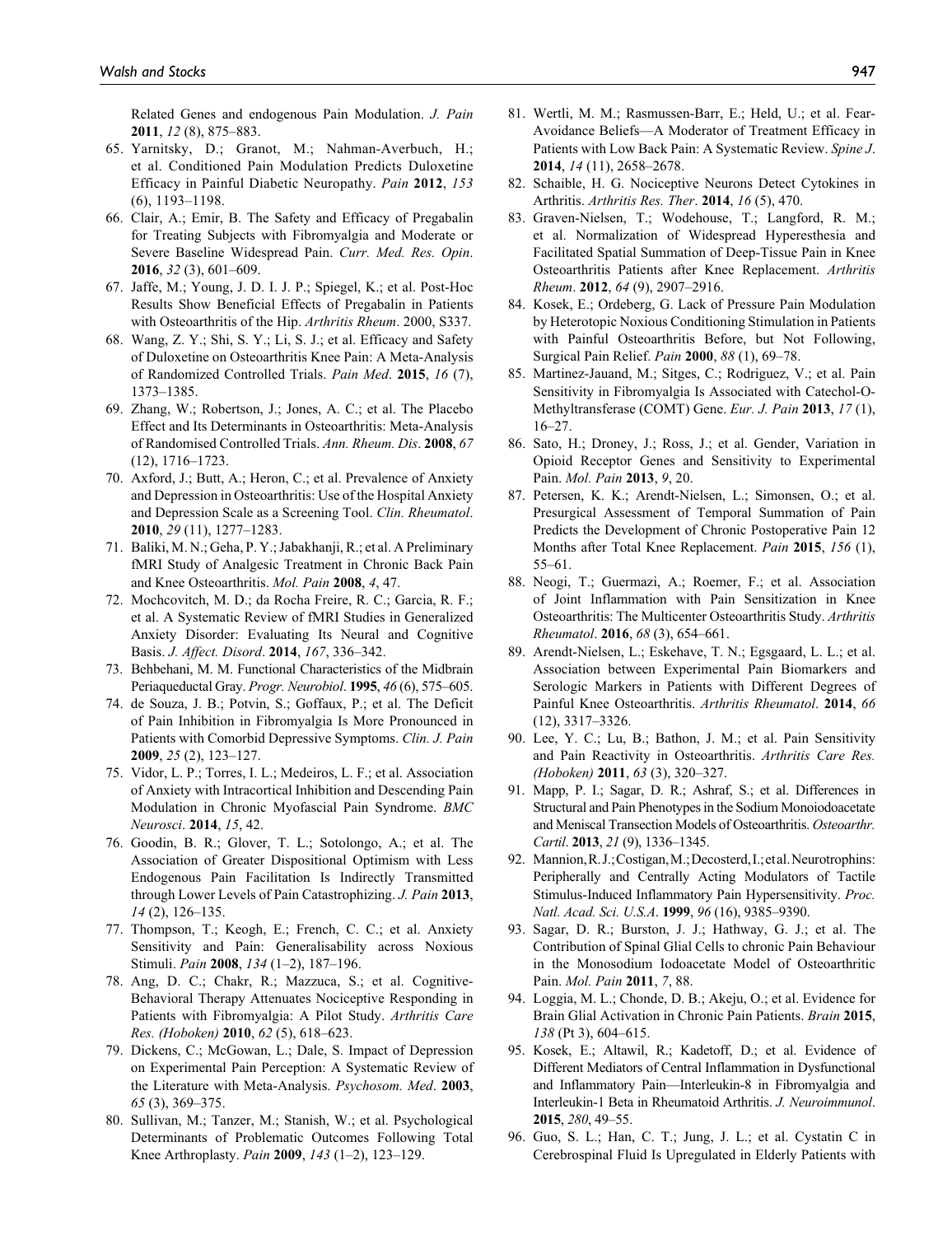Chronic Osteoarthritis Pain and Modulated through Matrix Metalloproteinase 9-Specific Pathway. *Clin. J. Pain* **2014**, *30* (4), 331–339.

- 97. Zhang, W.; Nuki, G.; Moskowitz, R. W.; et al. OARSI Recommendations for the Management of Hip and Knee Osteoarthritis: Part III: Changes in Evidence Following Systematic Cumulative Update of Research Published through January 2009. *Osteoarthr. Cartil*. **2010**, *18* (4), 476–499.
- 98. Cimmino, M. A.; Scarpa, R.; Caporali, R.; et al. Body Mass and Osteoarthritic Pain: Results from a Study in General Practice. *Clin. Exp. Rheumatol*. **2013**, *31* (6), 843–849.
- 99. Kim, C. H.; Luedtke, C. A.; Vincent, A.; et al. Association of Body Mass Index with Symptom Severity and Quality of Life in Patients with Fibromyalgia. *Arthritis Care Res. (Hoboken)* **2012**, *64* (2), 222–228.
- 100. Kutlu, S.; Canpolat, S.; Sandal, S.; et al. Effects of Central and Peripheral Administration of Leptin on Pain Threshold in Rats and Mice. *Neuroendocrinol. Lett*. **2003**, *24* (3–4), 193–196.
- 101. Iannitti, T.; Graham, A.; Dolan, S. Increased Central and Peripheral Inflammation and Inflammatory Hyperalgesia in Zucker Rat Model of Leptin Receptor Deficiency and Genetic Obesity. *Exp. Physiol*. **2012**, *97* (11), 1236–1245.
- 102. Pincus, T.; Holt, N.; Vogel, S.; et al. Cognitive and Affective Reassurance and Patient Outcomes in Primary Care: A Systematic Review. *Pain* **2013**, *154* (11), 2407–2416.
- 103. Farquhar-Smith, P.; Gubbay, A. Tramadol and Acetaminophen Combination for Chronic Non-Cancer Pain. *Expert Opin. Pharmacother*. **2013**, *14* (16), 2297–2304.
- 104. Roberts, E.; Delgado Nunes, V.; Buckner, S.; et al. Paracetamol: Not as Safe as We Thought? A Systematic Literature Review of Observational Studies. *Ann. Rheum. Dis*. **2016**, *75* (3), 552–559.
- 105. Hochberg, M. C.; Tive, L. A.; Abramson, S. B.; et al. When Is Osteonecrosis Not Osteonecrosis? Adjudication of Reported Serious Adverse Joint Events in the Tanezumab Clinical Development Program. *Arthritis Rheumatol*. **2016**, *68* (2), 382–391.
- 106. Schnitzer, T. J.; Ekman, E. F.; Spierings, E. L.; et al. Efficacy and Safety of Tanezumab Monotherapy or Combined with Non-Steroidal Anti-Inflammatory Drugs in the Treatment of Knee or Hip Osteoarthritis Pain. *Ann. Rheum. Dis*. **2015**, *74* (6), 1202–1211.
- 107. LaBranche, T. P.; Bendele, A. M.; Omura, B. C.; et al. Nerve Growth Factor Inhibition with Tanezumab Influences Weight-Bearing and Subsequent Cartilage Damage in the Rat Medial Meniscal Tear Model. *Ann. Rheum. Dis*. **2017**, *76* (1), 295–302.
- 108. Tesfaye, S.; Wilhelm, S.; Lledo, A.; et al. Duloxetine and Pregabalin: High-Dose Monotherapy or Their Combination? The "COMBO-DN Study"—A Multinational, Randomized, Double-Blind, Parallel-Group Study in Patients with Diabetic Peripheral Neuropathic Pain. *Pain* **2013**, *154* (12), 2616–2625.
- 109. Valdes, A. M.; Abhishek, A.; Muir, K.; et al. Association of Beta-Blocker Use with Less Prevalent Joint Pain and Lower Opioid Requirement in People with Osteoarthritis. *Arthritis Care Res. (Hoboken)* **2016**. DOI: 10.1002/acr.23091.
- 110. Trijau, S.; Avouac, J.; Escalas, C.; et al. Influence of Flare Design on Symptomatic Efficacy of Non-Steroidal Anti-Inflammatory Drugs in Osteoarthritis: A Meta-Analysis of Randomized Placebo-Controlled Trials. *Osteoarthr. Cartil*. **2010**, *18* (8), 1012–1018.
- 111. Zeidan, F.; Lobanov, O. V.; Kraft, R. A.; et al. Brain Mechanisms Supporting Violated Expectations of Pain. *Pain* **2015**, *156* (9), 1772–1785.
- 112. Bauer, D. C.; Hunter, D. J.; Abramson, S. B.; et al. Classification of Osteoarthritis Biomarkers: A Proposed Approach. *Osteoarthr. Cartil*. **2006**, *14* (8), 723–727.
- 113. Kraus, V. B.; Collins, J. E.; Hargrove, D.; et al. Predictive Validity of Biochemical Biomarkers in Knee Osteoarthritis: Data from the FNIH OA Biomarkers Consortium. *Ann. Rheum. Dis*. **2016**, *76* (1), 186–195.
- 114. Kluzek, S.; Bay-Jensen, A. C.; Judge, A.; et al. Serum Cartilage Oligomeric Matrix Protein and Development of Radiographic and Painful Knee Osteoarthritis. A Community-Based Cohort of Middle-Aged Women. *Biomarkers* **2015**, *20* (8), 557–564.
- 115. Zou, K.; Wong, J.; Abdullah, N.; et al. Examination of Overall Treatment Effect and the Proportion Attributable to Contextual Effect in Osteoarthritis: Meta-Analysis of Randomised Controlled Trials. *Ann. Rheum. Dis*. **2016**, *75* (11), 1964–1970.
- 116. Hirsch, G.; Kitas, G.; Klocke, R. Intra-Articular Corticosteroid Injection in Osteoarthritis of the Knee and Hip: Factors Predicting Pain Relief—A Systematic Review. *Semin. Arthritis Rheum*. **2013**, *42* (5), 451–473.
- 117. Thakur, M.; Dawes, J. M.; McMahon, S. B. Genomics of Pain in Osteoarthritis. *Osteoarthr. Cartil*. **2013**, *21* (9), 1374–1382.
- 118. Bratus, A.; Aeschlimann, A.; Russo, G.; et al. Candidate Gene Approach in Genetic Epidemiological Studies of Osteoarthritis-Related Pain. *Pain* **2014**, *155* (2), 217–221.
- 119. Palit, S.; Sheaff, R. J.; France, C. R.; et al. Serotonin Transporter Gene (5-HTTLPR) Polymorphisms Are Associated with Emotional Modulation of Pain but Not Emotional Modulation of Spinal Nociception. *Biol. Psychol*. **2011**, *86* (3), 360–369.
- 120. Hall, K. T.; Loscalzo, J.; Kaptchuk, T. J. Genetics and the Placebo Effect: The Placebome. *Trends Mol. Med*. **2015**, *21* (5), 285–294.
- 121. Nielsen, L. M.; Olesen, A. E.; Branford, R.; et al. Association between Human Pain-Related Genotypes and Variability in Opioid Analgesia: An Updated Review. *Pain Pract*. **2015**, *15* (6), 580–594.
- 122. Kraus, V. B.; Stabler, T. V.; Luta, G.; et al. Interpretation of Serum C-Reactive Protein (CRP) Levels for Cardiovascular Disease Risk Is Complicated by Race, Pulmonary Disease, Body Mass Index, Gender, and Osteoarthritis. *Osteoarthr. Cartil*. **2007**, *15* (8), 966–971.
- 123. Huebner, J. L.; Landerman, L. R.; Somers, T. J.; et al. Exploratory Secondary Analyses of a Cognitive-Behavioral Intervention for Knee Osteoarthritis Demonstrate Reduction in Biomarkers of Adipocyte Inflammation. *Osteoarthr. Cartil*. **2016**, *24* (9), 1528–1534.
- 124. Nwosu, L. N.; Allen, M.; Wyatt, L.; et al. Pain Prediction by Serum Biomarkers of Bone Turnover in People with Knee